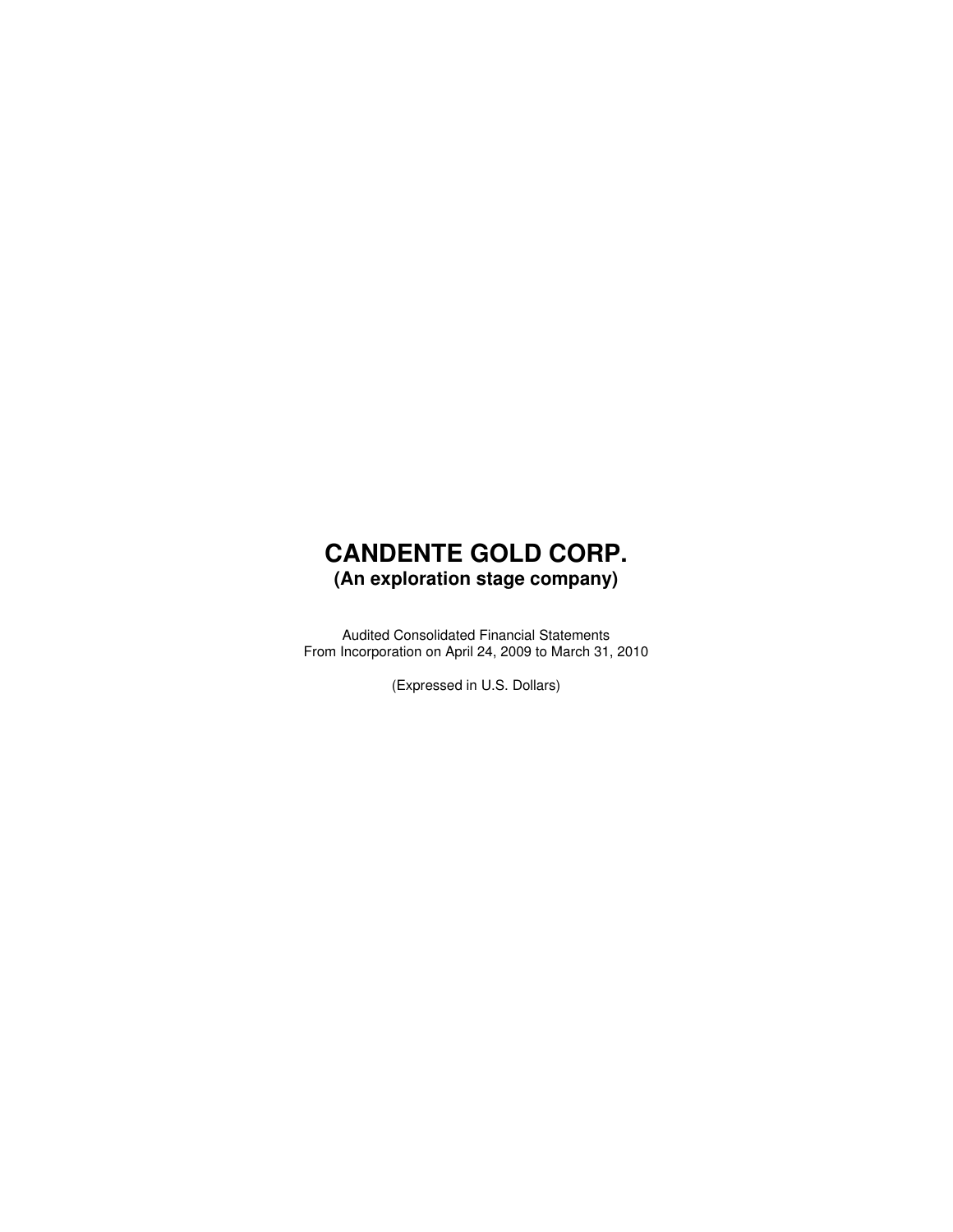### **MANAGEMENT'S RESPONSIBILITY FOR FINANCIAL REPORTING**

The accompanying consolidated financial statements of Candente Gold Corp. and its subsidiaries, the Management Discussion and Analysis and the information contained in the company's annual filing are the responsibility of management and have been approved by the Board of Directors. The consolidated financial statements necessarily include some amounts that are based on management's best estimates, which have been made using careful judgment.

The consolidated financial statements have been prepared by management in accordance with Canadian generally accepted accounting principles. Financial and operating data elsewhere in the annual filing are consistent with the information contained in the financial statements.

In fulfilling their responsibilities, management of Candente Gold Corp. and its subsidiaries have developed and continue to maintain systems of internal accounting controls, and segregation of duties and responsibilities whenever possible.

Although no cost effective system of internal control will prevent or detect all errors and irregularities, these systems are designed to provide reasonable assurance that assets are safeguarded from loss or unauthorized use, transactions are properly recorded and the financial records are reliable for preparing the consolidated financial statements.

The Board of Directors carries out its responsibility for the consolidated financial statements in this annual filing principally through its Audit Committee, consisting of non-executive directors. The Audit Committee meets periodically with management and with the external auditors to discuss the results of audit examinations with respect to the adequacy of internal accounting controls, and to review and discuss the consolidated financial statements and financial reporting matters.

The consolidated financial statements have been audited by D&H Group LLP, Chartered Accountants, who have full access to the Audit Committee, with and without the presence of management.

"Joanne C. Freeze" "Aurora Davidson" Joanne C. Freeze Aurora Davidson Chief Executive Officer Chief Financial Officer

June 29, 2010 June 29, 2010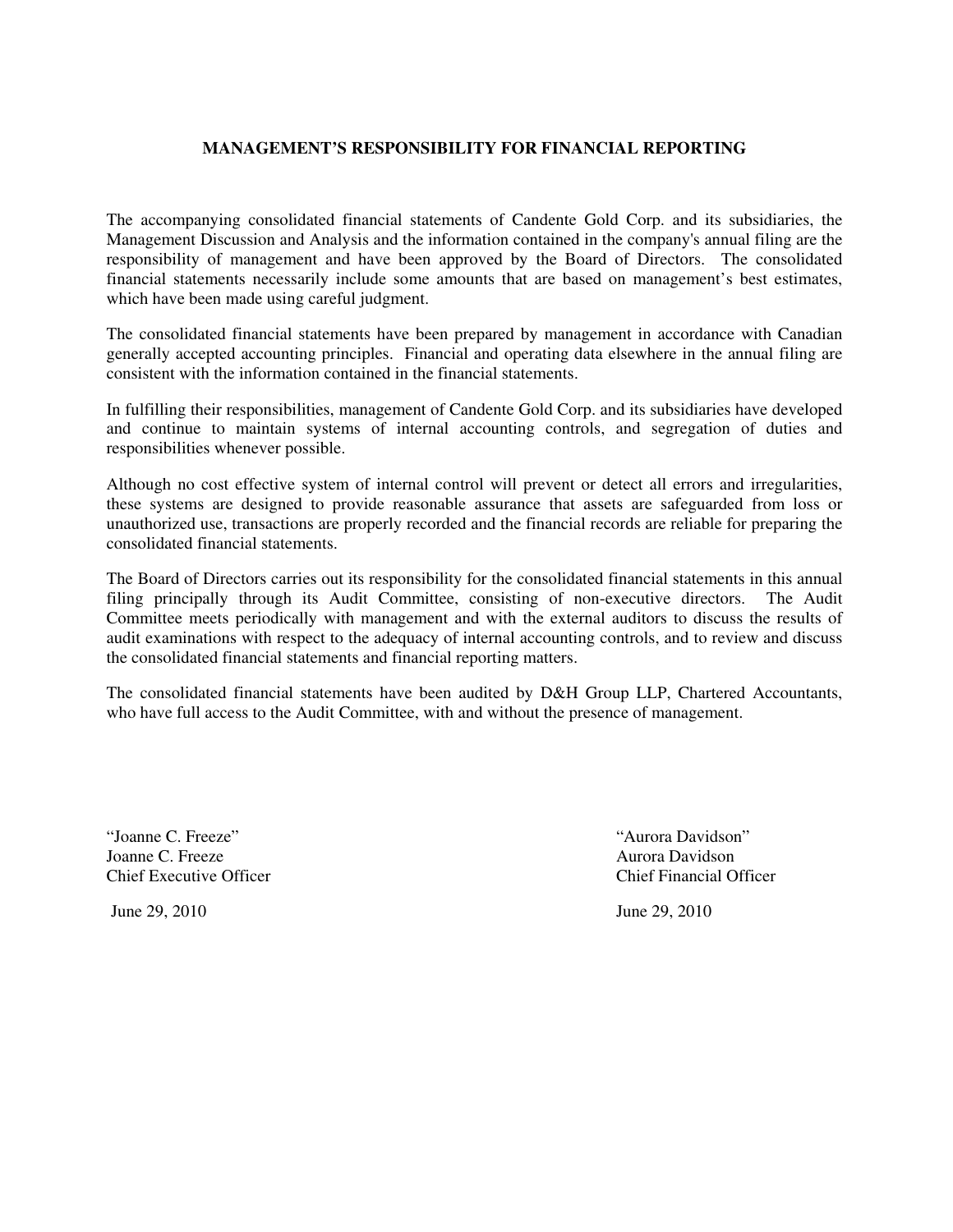

### AUDITORS' REPORT

To the Shareholders of Candente Gold Corp.

We have audited the consolidated balance sheet of Candente Gold Corp. as at March 31, 2010 and the consolidated statements of operations and comprehensive loss, deficit and accumulated other comprehensive loss, and cash flows for the period from incorporation on April 24, 2009 to March 31, 2010. These financial statements are the responsibility of the Company's management. Our responsibility is to express an opinion on these financial statements based on our audit.

We conducted our audit in accordance with Canadian generally accepted auditing standards. Those standards require that we plan and perform an audit to obtain reasonable assurance whether the financial statements are free of material misstatement. An audit includes examining, on a test basis, evidence supporting the amounts and disclosures in the financial statements. An audit also includes assessing the accounting principles used and significant estimates made by management, as well as evaluating the overall financial statement presentation.

In our opinion, these consolidated financial statements present fairly, in all material respects, the financial position of the Company as at March 31, 2010 and the results of its operations and its cash flows for the period from incorporation on April 24, 2009 to March 31, 2010 in accordance with Canadian generally accepted accounting principles.

"D&H Group LLP"

June 25, 2010 Chartered Accountants

Vancouver, B.C.

**D+H Group LLP Chartered Accountants** 10th Floor, 1333 West Broadway Vancouver, British Columbia Canada V6H 4C1

Telephone: 604 731 5881 Facsimile: 604 731 9923 Email: info@dhgroup.ca

www.DHgroup.ca A B.C. Limited Liability Partnership of Corporations



Member of BHD<sup>rw</sup> an Association of Independent Accounting Firms Located Across Canada and Internationally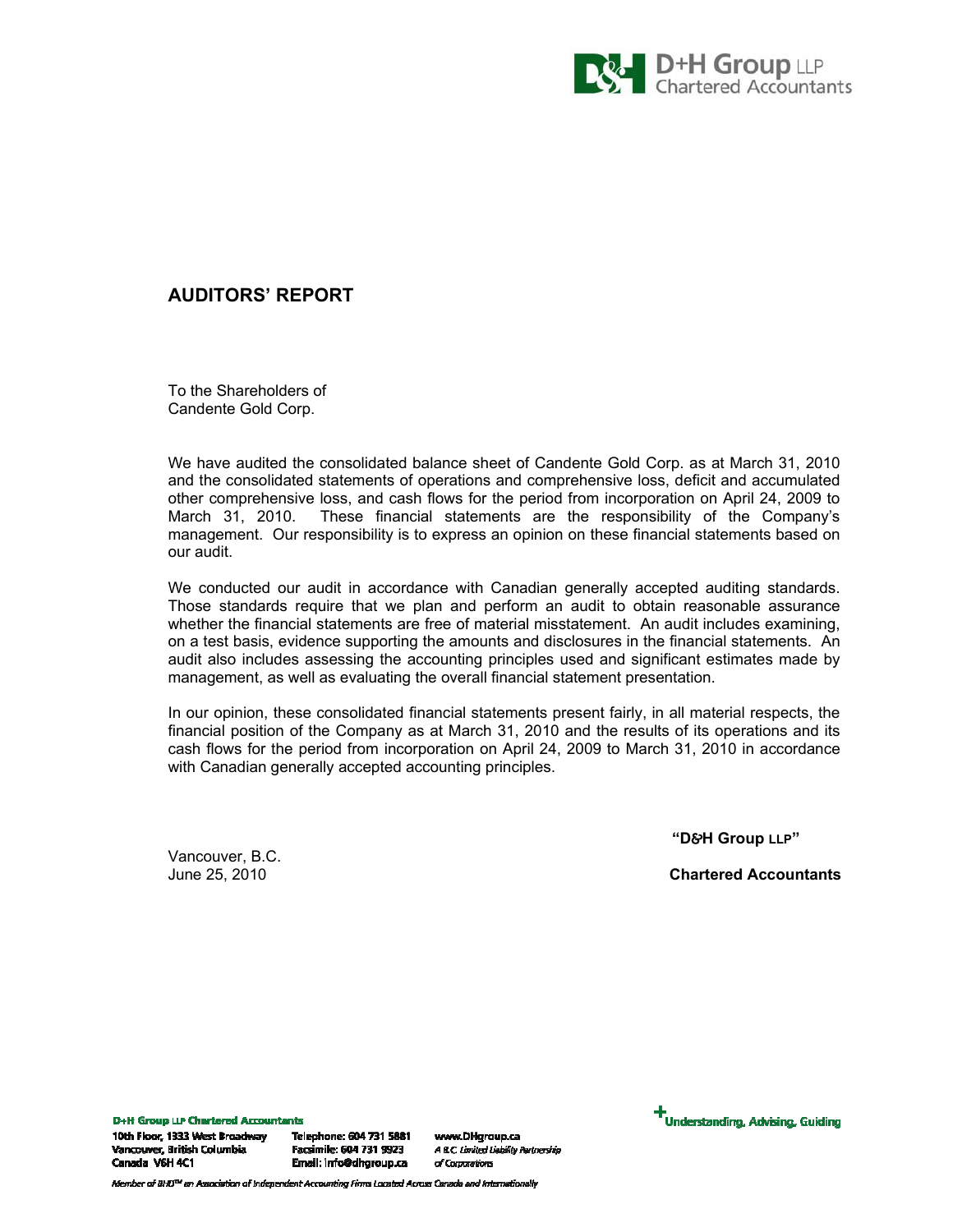Consolidated Balance Sheet at March 31, 2010 (Expressed in U.S. Dollars)

### **ASSETS**

| <b>Current</b>                                    |                  |
|---------------------------------------------------|------------------|
| Cash and cash equivalents                         | \$<br>6,944,999  |
| Amounts receivable (Note 7)                       | 101,323          |
| Prepaid expenses and deposits                     | 312,851          |
|                                                   |                  |
|                                                   | 7,359,173        |
| Equipment (Note 4)                                | 12,157           |
| Value added tax receivable                        | 4,562            |
| Mineral properties (Notes 5 and 6)                | 6,908,284        |
|                                                   | \$<br>14,284,176 |
|                                                   |                  |
| <b>LIABILITIES</b>                                |                  |
| <b>Current</b>                                    |                  |
| Accounts payable and accrued liabilities (Note 7) | \$<br>206,828    |
| Promissory Note Payable (Note 5)                  | 1,275,510        |
|                                                   |                  |
|                                                   | 1,482,338        |
| <b>SHAREHOLDERS' EQUITY</b>                       |                  |
| Share capital (Notes 8, 9 & 10)                   | 12,344,896       |
| Contributed surplus (Note 11)                     | 2,080,485        |
| Deficit                                           | (1,623,543)      |
|                                                   | 12,801,838       |
|                                                   |                  |
|                                                   | \$<br>14,284,176 |

Nature and continuance of operations (Note 1) Subsequent events (Note 18)

### **On Behalf of the Board of Directors:**

"Andres Milla"

"Larry Kornze"

Director Director Director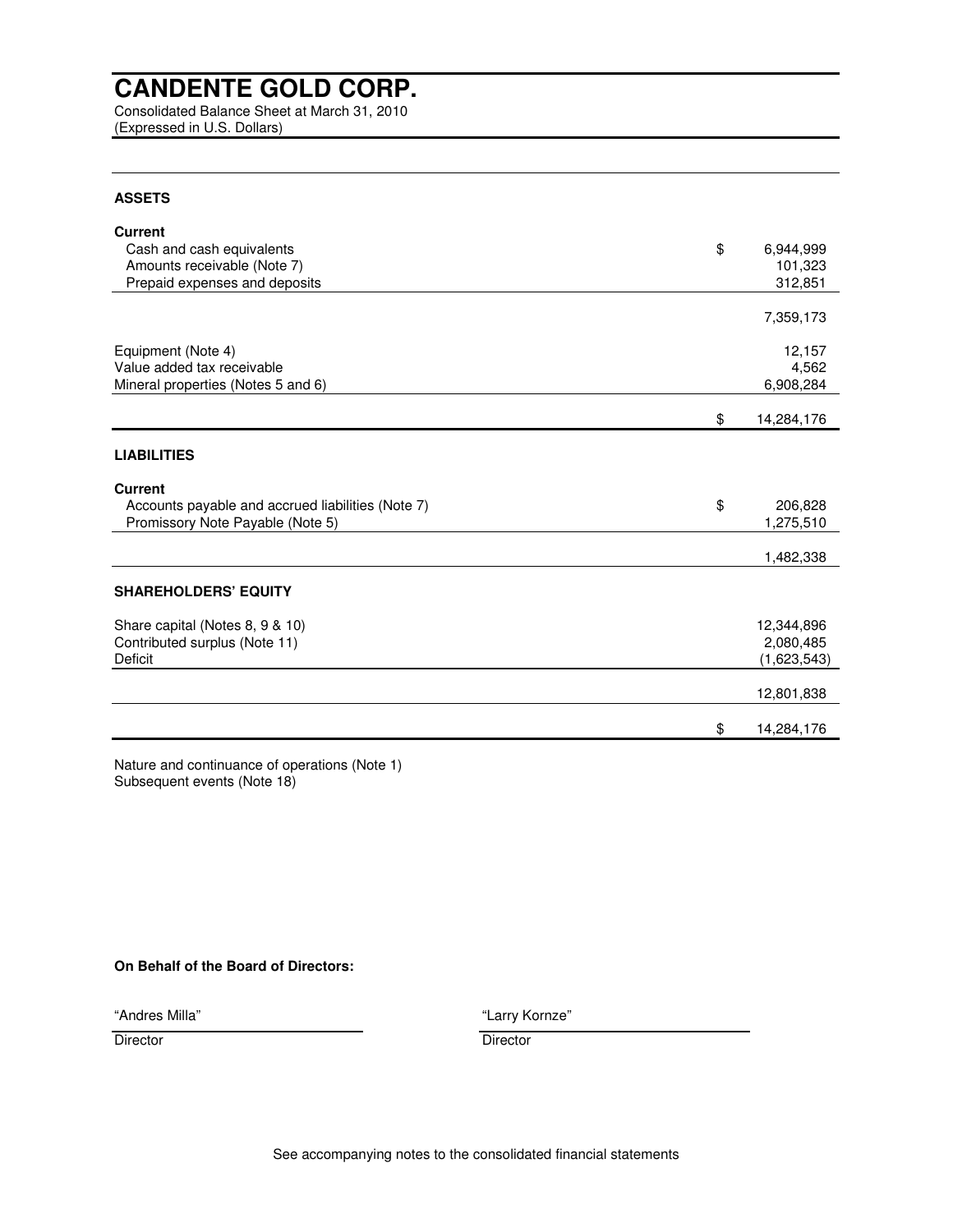Consolidated Statement of Operations and Comprehensive Loss From April 24, 2009 to March 31, 2010 (Expressed in U.S. Dollars)

| <b>GENERAL AND ADMINISTRATIVE</b>               |    |            |
|-------------------------------------------------|----|------------|
| Depreciation                                    | \$ | 2,121      |
| Audit and tax advisory                          |    | 43,497     |
| <b>Bank charges</b>                             |    | 2,056      |
| Consulting fees                                 |    | 6,868      |
| Corporate development                           |    | 86,899     |
| Legal fees                                      |    | 148,977    |
| Management fees, salaries and benefits (Note 7) |    | 150,272    |
| Office, rent and miscellaneous                  |    | 76,670     |
| Regulatory and filing fees                      |    | 106,652    |
| Shareholder communications                      |    | 31,055     |
| Stock-based compensation                        |    | 404,244    |
| Travel expense                                  |    | 55,118     |
| Interest and other income                       |    | (12,005)   |
| Foreign exchange loss                           |    | 108,841    |
|                                                 |    | 1,211,265  |
|                                                 |    |            |
| <b>EXPLORATION</b>                              |    |            |
| Depreciation                                    |    | 4,655      |
| Assays                                          |    | 559        |
| Administration                                  |    |            |
| Camp, field supplies and travel                 |    | 49,296     |
| Drilling                                        |    | 9,582      |
| Equipment maintenance and rental                |    | 8,317      |
| Field support and personnel                     |    | 9,123      |
| Geological and geophysical (Note 7)             |    | 278,021    |
| Mapping                                         |    | 2,882      |
| Other                                           |    | 3,848      |
|                                                 |    | 412,278    |
|                                                 |    |            |
| Loss and comprehensive loss for the period      | \$ | 1,623,543  |
|                                                 |    |            |
| Loss per share:                                 |    |            |
| Basic and diluted                               | \$ | 0.15       |
|                                                 |    |            |
| Weighted<br>number<br>of<br>shares<br>average   |    |            |
| outstanding<br>Basic and diluted                |    | 11,064,543 |
|                                                 |    |            |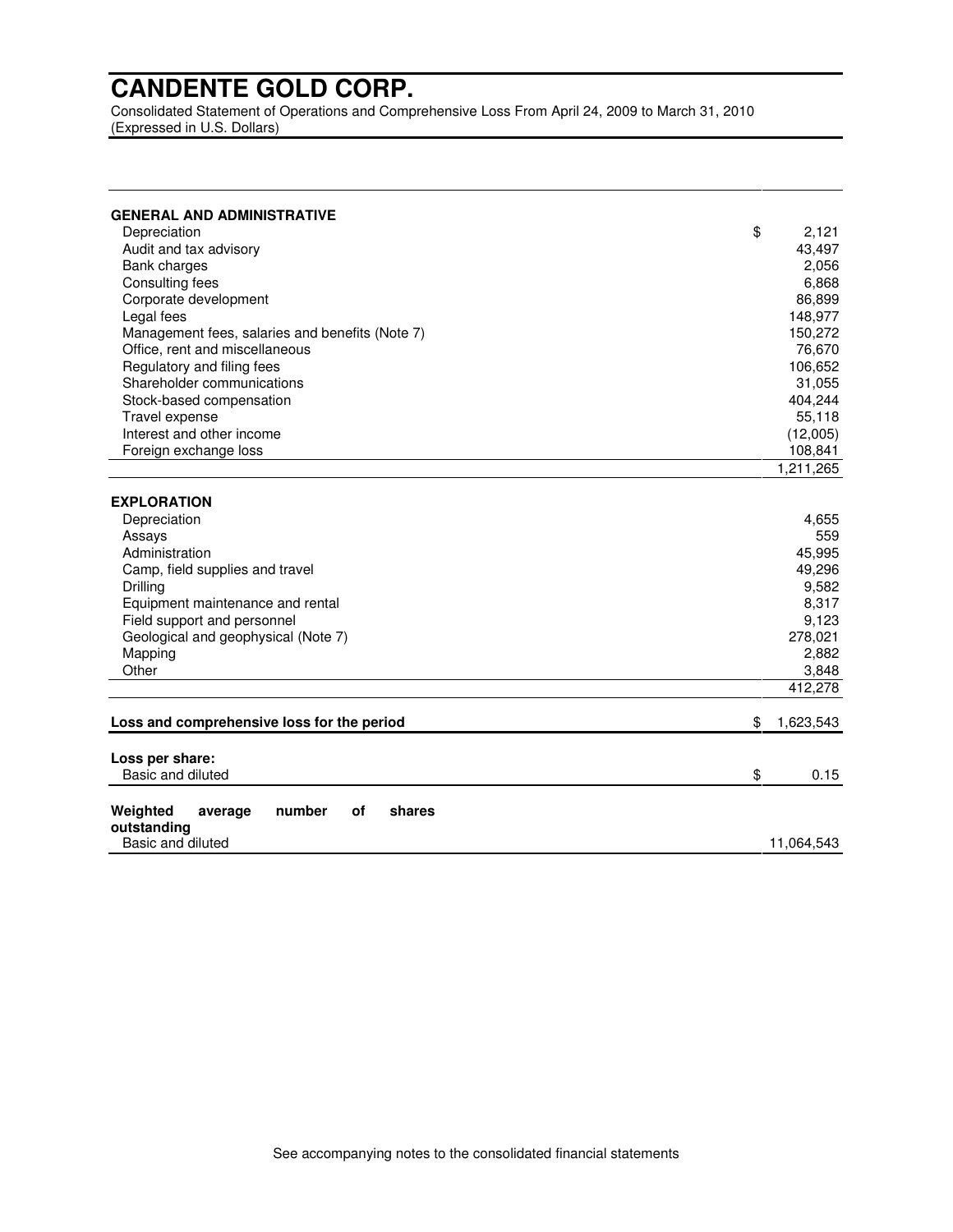Consolidated Statement of Deficit and Accumulated Other Comprehensive Loss From April 24, 2009 to March 31, 2010

(Expressed in U.S. Dollars)

| Loss for the period, being the deficit at end of<br>period                                 | (1,623,543) |
|--------------------------------------------------------------------------------------------|-------------|
| Accumulated other comprehensive loss, being<br>the accumulated other comprehensive loss at |             |
| end of period                                                                              |             |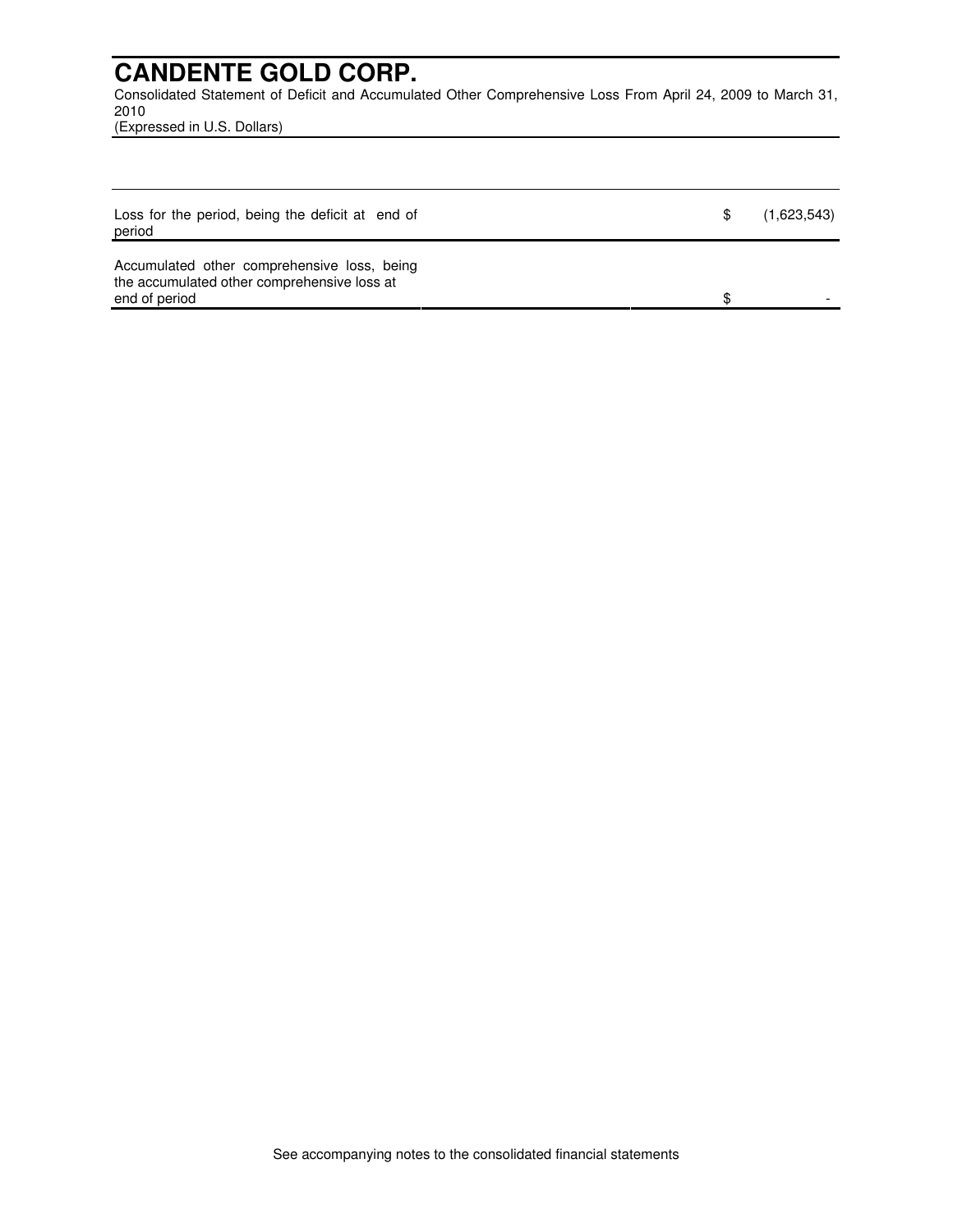Consolidated Statement of Cash Flows from April 24, 2009 to March 31, 2010 (Expressed in U.S. Dollars)

### **CASH PROVIDED BY (USED IN):**

| Net loss for the period<br>Items not affecting cash:    | \$<br>(1,623,543) |
|---------------------------------------------------------|-------------------|
| Depreciation                                            | 6,776             |
| Unrealized foreign exchange loss                        | 366,830           |
| Stock-based compensation                                | 404,244           |
|                                                         |                   |
| Changes in non-cash working capital items:              |                   |
| Increase in amounts receivable                          | 98,328            |
| Increase in prepaid expenses                            | (312, 851)        |
| Increase in accounts payable and                        |                   |
| accrued liabilities                                     | (39, 229)         |
|                                                         |                   |
| Net cash used in operating activities                   | (1,099,445)       |
| <b>INVESTING ACTIVITIES</b>                             |                   |
| Acquisition of mineral properties:                      |                   |
| Cash received on acquisition                            | 22,247            |
| Purchase of plant and equipment                         | (9,707)           |
| VAT tax credits                                         | (4, 562)          |
|                                                         |                   |
| Net cash received from investing activities             | 7,978             |
| <b>FINANCING ACTIVITIES</b>                             |                   |
| Issuance of common shares for:                          |                   |
| Private placements, net of share issue costs            | 8,032,555         |
| Exercise of stock options                               | 3,911             |
|                                                         |                   |
| Net cash provided by financing activities               | 8,036,466         |
|                                                         |                   |
| Net increase in cash and cash equivalents,              | \$<br>6,944,999   |
| being the cash and cash equivalents at end of<br>period |                   |
|                                                         |                   |

Supplementary Cash Flow Information (Note 15)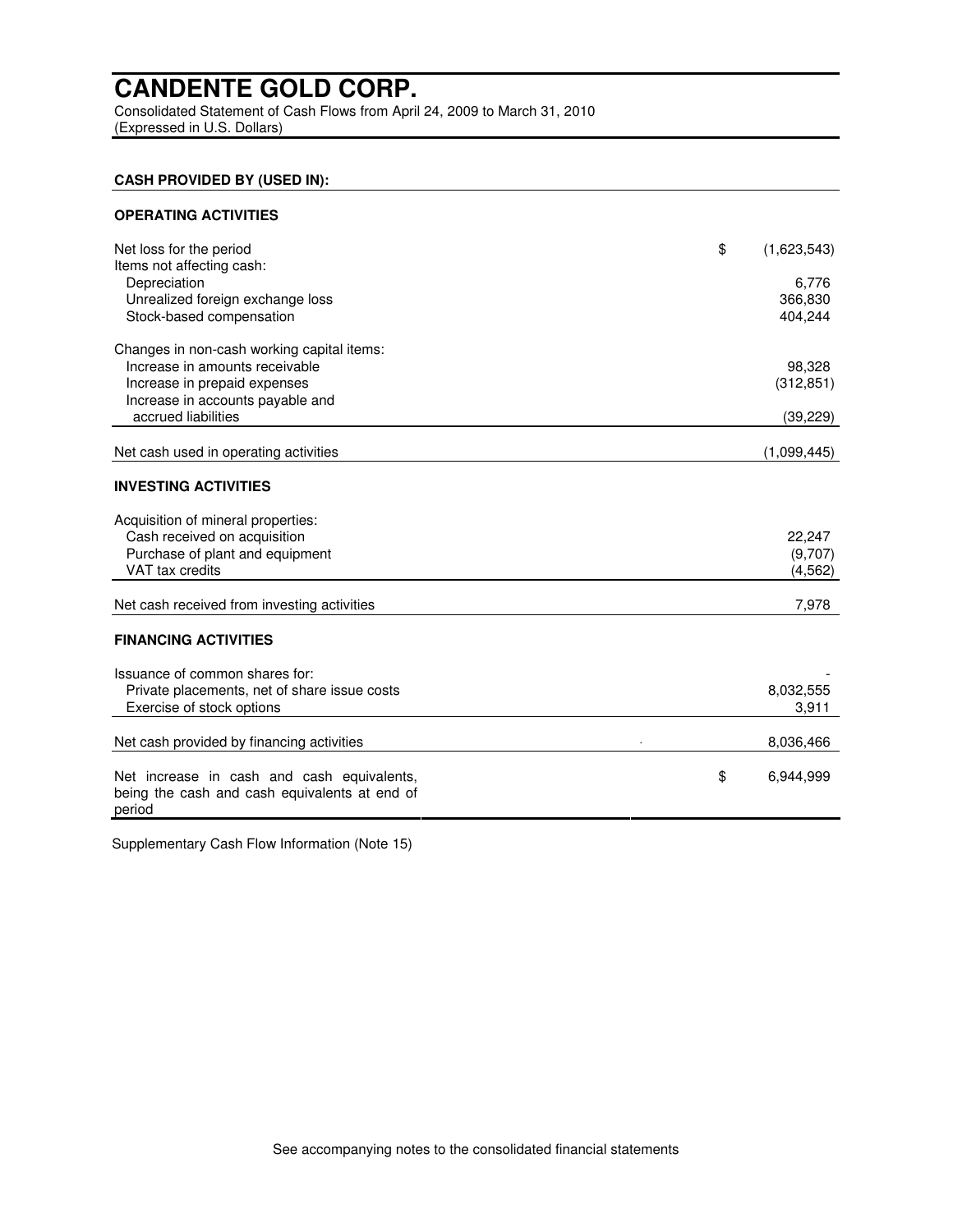Notes to the Consolidated Financial Statements For the period from incorporation on April 24, 2009 to March 31, 2010 Expressed in U.S. Dollars, Unless Otherwise Noted

#### **1. Nature of Operations and Continued Operations**

Candente Gold Corp. ("Candente Gold" or "the Company") was incorporated under the Business Corporations Act (British Columbia) on April 24, 2009. Candente Gold and its subsidiary companies are engaged in precious metals exploration in Mexico and Peru.

The Company has not yet determined whether its mineral properties contain reserves that are economically recoverable.

The accompanying consolidated financial statements have been prepared using Canadian generally accepted accounting principles applicable to a going concern. At March 31, 2010, the Company had no source of operating cash flow, an accumulated deficit of \$1,623,543 and working capital of \$5,876,835. Operations for the period ended March 31, 2010 were funded from a private placement financing completed by the Company in the period.

These consolidated financial statements have been prepared on a going concern basis which assumes that the Company will be able to realize its assets and discharge its liabilities in the normal course of business for the foreseeable future. Adverse conditions may cast substantial doubt upon the validity of this assumption. In the event the Company is unable to raise adequate future financing to fund operations and meet contractual obligations, the carrying value of the Company's assets could be subject to material adjustments. The accompanying financial statements do not reflect adjustments to the carrying values of assets and liabilities which may be required should the Company be unable to continue as a going concern.

The amounts shown as mineral properties represent acquisition costs to date and do not necessarily represent present or future values. Recoverability of the amounts shown for mineral properties is dependent upon the discovery of economically recoverable mineral reserves, securing and maintaining title and beneficial interest in the properties, the ability of the Company to obtain financing necessary to complete the exploration and development of its mineral property interests, and on future profitable production of proceeds from the disposition of the mineral property interests.

#### **2. Summary of Significant Accounting Policies**

These consolidated financial statements are prepared in U.S. dollars, unless otherwise noted, in accordance with generally accepted accounting principles in Canada ("Canadian GAAP").

(a) Principles of Consolidation

These consolidated financial statements include the accounts of Candente Gold's wholly-owned subsidiaries, Canaco Resources (BC) Inc., Candente Mexico Resource Corp., Minera CCM, S.A. de C.V. and Candente Gold Peru S.A.C. All significant intercompany transactions and balances have been eliminated on consolidation.

(b) Use of Estimates

The presentation of consolidated financial statements in conformity with Canadian GAAP requires the Company's management to make estimates and assumptions that affect the amounts reported in these financial statements and related notes. Management regularly reviews the estimates and assumptions that affect the consolidated financial statements, although actual results may be materially different from these estimates and assumptions. Areas where significant estimates and assumptions are required by management include the determination of impairment for capitalized mineral property expenditures, asset retirement obligations, future income taxes and the variables for use in calculating stock-based compensation.

(c) Impairment of Long-Lived Assets

Long-lived assets are tested for recoverability whenever events or changes in circumstances indicate that the related carrying amounts may not be recoverable. Recoverability of assets to be held and used is measured by a comparison of the carrying amount of an asset to future net cash flows expected to be generated by the asset. The amount of any impairment loss is determined as the excess of the carrying value of the asset over its fair value and is charged to the results of operations.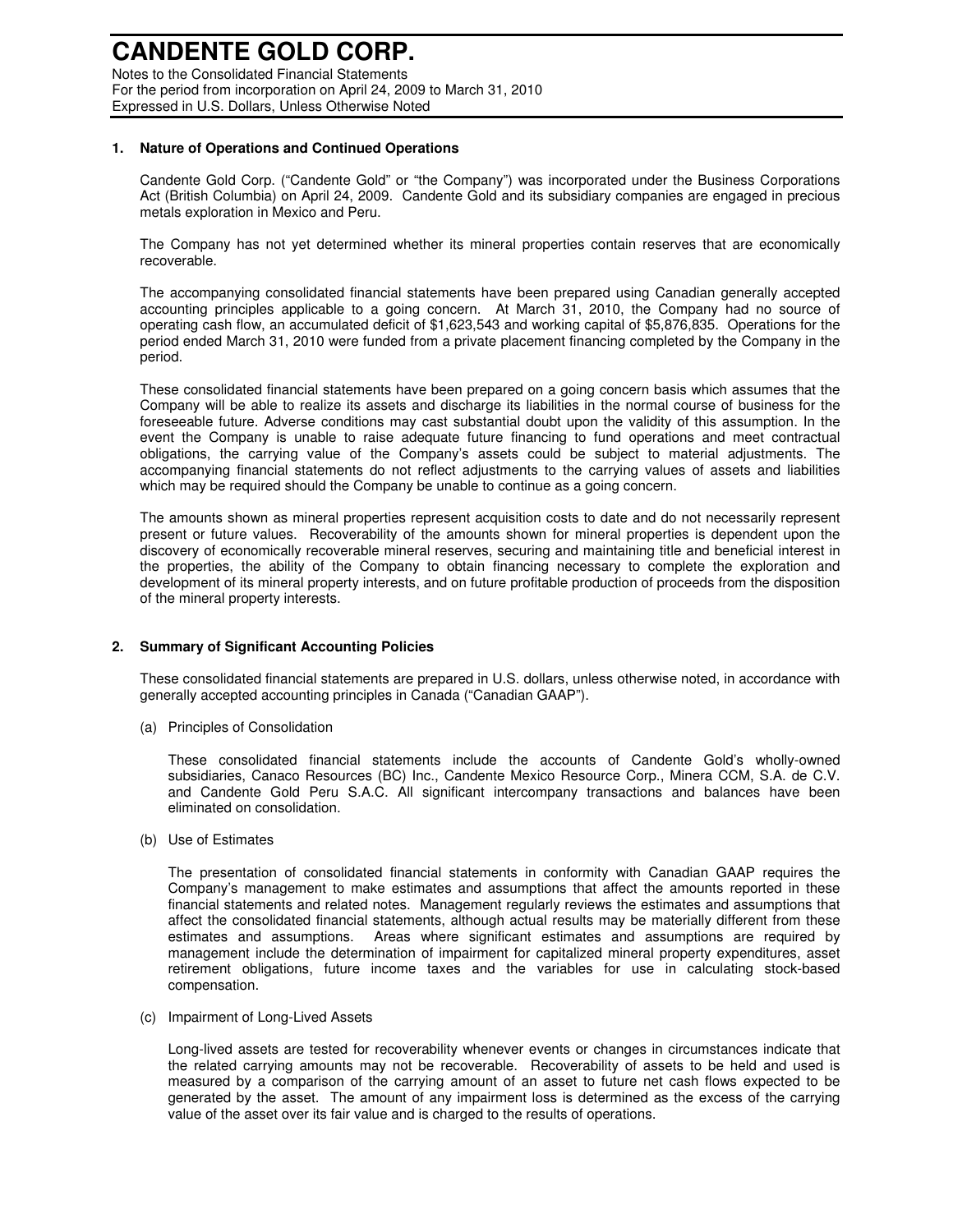Notes to the Consolidated Financial Statements For the period from incorporation on April 24, 2009 to March 31, 2010 Expressed in U.S. Dollars, Unless Otherwise Noted

#### **2. Summary of Significant Accounting Policies** (continued)

(d) Asset Retirement Obligations

Asset retirement obligations refer to the recognition of any statutory, contractual or other legal obligation, related to the retirement of tangible long-lived assets when such obligations are incurred, if a reasonable estimate of fair value can be determined. These obligations are measured initially at fair value and the resulting costs are capitalized as part of the carrying value of the related assets. In subsequent periods, the liability is adjusted for the accretion of the discount and any changes in the amount or timing of the underlying future cash flows. These costs would be amortized to the results of operations over the life of the asset.

(e) Foreign Currency Translation

The Company's primary currency of measurement and reporting is the U.S. dollar, its functional currency. Monetary assets and liabilities denominated in currencies other than the U.S. dollar ("Foreign Currencies") are translated at the exchange rate in effect at the balance sheet date. Non-monetary assets and liabilities denominated in Foreign Currencies are translated at the exchange rate in effect at the transaction date. Revenues and expenses denominated in Foreign Currencies are translated at the average rate in effect during the period, with the exception of depreciation and amortization which are translated at historical rates. Gains and losses arising from the translation of monetary assets and liabilities in Foreign Currencies are included in the results of operations.

(f) Future Income Taxes

Future income taxes are accounted for using the asset and liability method. Under this method, future income tax assets and liabilities are recognized based on differences between the financial statement carrying values of the existing assets and liabilities and their respective income tax bases (temporary differences). Future income tax assets and liabilities are measured using enacted or substantively enacted tax rates expected to apply to taxable income during the years in which temporary differences are expected to be recovered or settled. The effect on future income tax assets and liabilities of a change in tax rates is included in the results of operations during the period in which the change is substantively enacted. To the extent that the Company does not consider it more likely than not that a future tax asset will be recovered, it provides a valuation allowance against the excess.

(g) Cash and Cash Equivalents

Cash and cash equivalents consist of cash on deposit and highly liquid, short-term money market instruments which, on acquisition, are redeemable within three months of the balance sheet date, and include accrued interest.

(h) Financial Instruments

Cash and cash equivalents are measured at fair value at the end of each period with any resulting gains or losses recognized in operations. Accounts receivable are recorded at amortized cost using the effective interest rate method, which upon their initial measurement is equal to their fair value. Subsequent measurement of receivables is at amortized cost, which usually corresponds to the amount initially recorded less any recoverability allowance. Accounts payable and accrued liabilities are measured at amortized cost using the effective interest rate method.

(i) Equipment

Equipment is recorded at cost and amortized on a straight line basis at the following rates: 3 and 3.34 years (Mexico) for computer equipment; and 4 years for vehicles.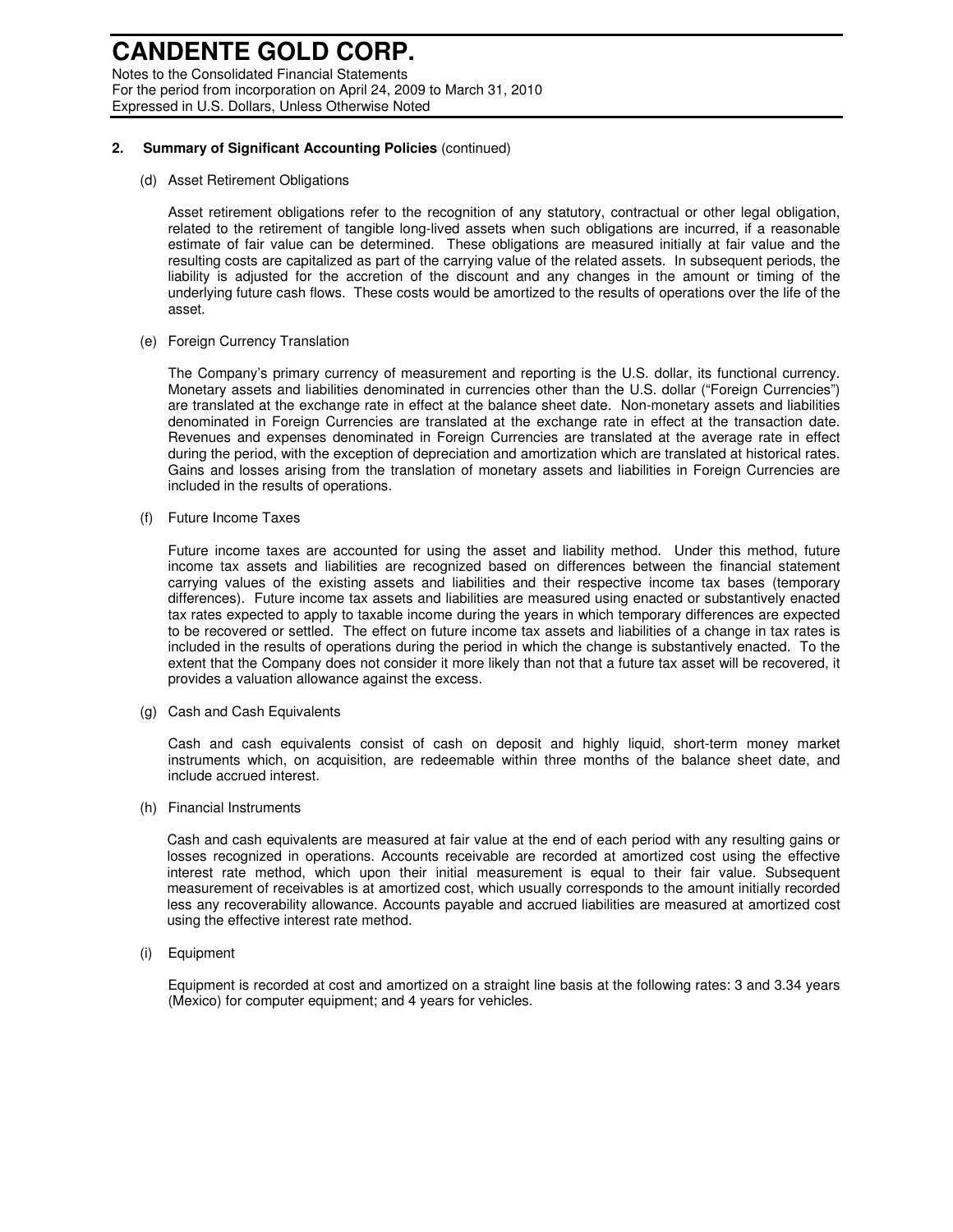Notes to the Consolidated Financial Statements For the period from incorporation on April 24, 2009 to March 31, 2010 Expressed in U.S. Dollars, Unless Otherwise Noted

#### **2. Summary of Significant Accounting Policies** (continued)

#### (j) Mineral Properties

Mineral exploration costs are expensed as incurred. When it is determined that a mineral property can be economically developed as a result of establishing proven and probable reserves (which occurs upon completion of a positive economic analysis of the mineral deposit), the costs incurred to develop such property will be capitalized. Such costs will then be amortized using the units-of-production method over the estimated life of the ore body based on proven and probable reserves.

Payments related to the acquisition of land and mineral rights are capitalized as incurred. Prior to acquiring such land or mineral rights, the Company makes a preliminary evaluation to determine that the property has significant potential to develop an economic ore body. The time between initial acquisition and full evaluation of a property's potential is dependent on many factors including: location relative to existing infrastructure, the property's stage of development, geological controls and metal prices. If a mineable ore body is discovered, such costs are amortized when production begins. If no mineable ore body is discovered, such costs are expensed in the period in which it is determined the property has no future economic value.

Gains or losses from sales or retirements of assets are included in gain or loss on sale of assets.

#### (k) Stock-Based Compensation

The Company adheres to CICA Handbook Section 3870: "Stock-Based Compensation and Other Stock-Based Payments" ("Section 3870") which established standards for the recognition, measurement and disclosure of stock-based compensation and other stock-based payments made in exchange for goods and services. Section 3870 requires a fair value-based method of accounting for stock options granted to employees, including directors, and to non-employees.

(l) Transaction Costs

The Company recognizes transaction costs incurred in connection with the issuance of capital as share issuance costs which are netted against gross proceeds from related transactions rather than being expensed as incurred. Transaction costs for assets and liabilities classified as "held for trading" are expensed as incurred; transaction costs for financial instruments classified as "available for sale" are netted against gross proceeds from related transactions.

(m) Loss per Share

Basic loss per share is computed by dividing loss for the year by the weighted average number of common shares outstanding during the year. The computation of diluted earnings per share assumes the conversion, exercise or contingent issuance of securities only when such conversion, exercise or issuance would have a dilutive effect on earnings per share. The dilutive effect of convertible securities is reflected in diluted earnings per share by application of the "if converted" method. The dilutive effect of outstanding warrants is reflected in diluted earnings per share by application of the treasury stock method. Basic and diluted loss per share are the same as the effect of potential issuances of shares under warrants would be anti-dilutive.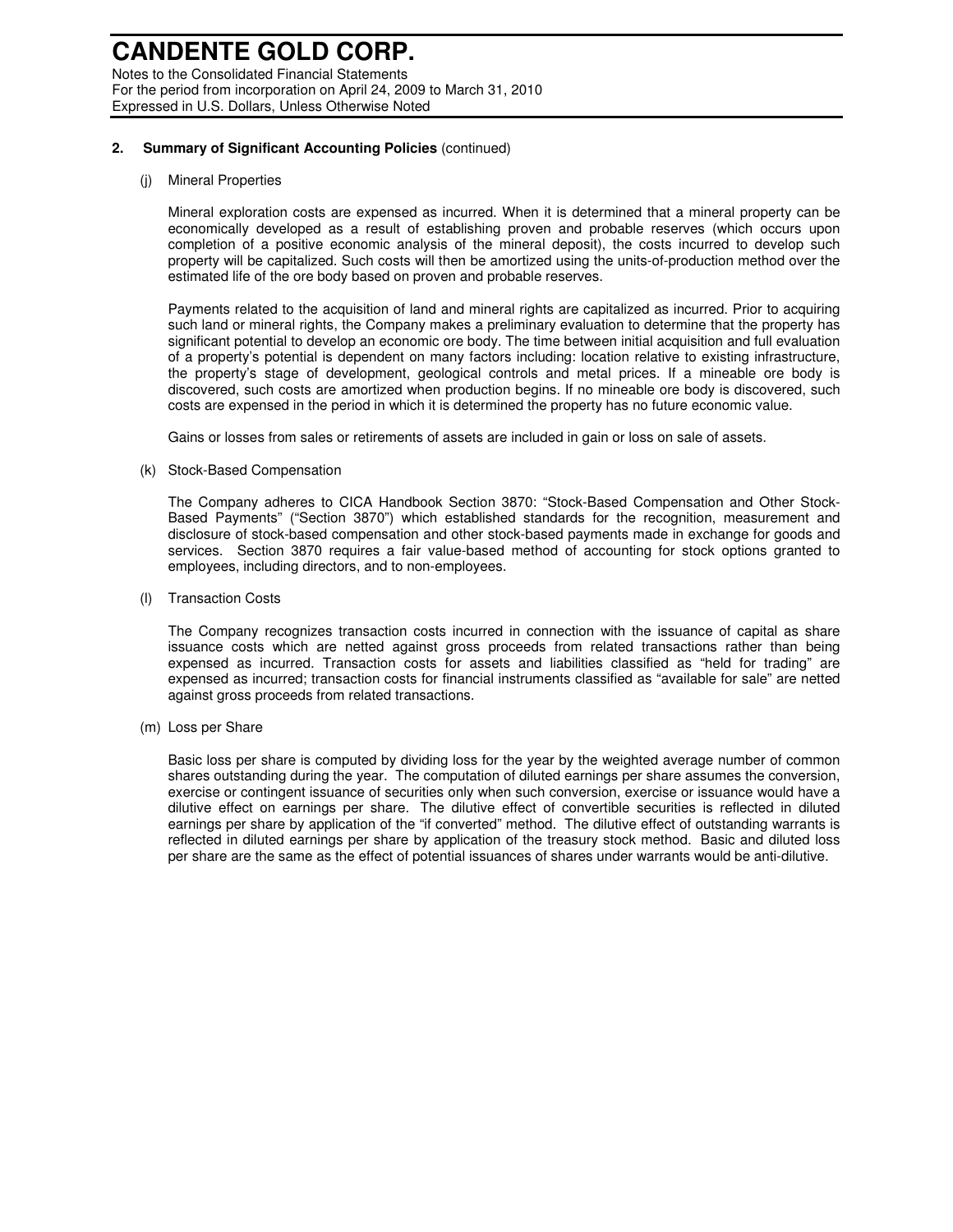Notes to the Consolidated Financial Statements For the period from incorporation on April 24, 2009 to March 31, 2010 Expressed in U.S. Dollars, Unless Otherwise Noted

#### **3. Adoption of New Accounting Standards and Accounting Pronouncements**

#### Accounting Changes

Effective April 24, 2009 the Company adopted the following new accounting standards:

#### Goodwill and intangible assets

In February 2008, the CICA issued Handbook Section 3064 "Goodwill and intangible assets" which is required to be adopted for fiscal year-ends beginning on or after October 1, 2008. It establishes standards for the recognition, measurement, presentation and disclosure of Goodwill subsequent to its initial recognition and of intangible assets by profit orientated enterprises. The adoption of this new Section did not have any material impact on the Company's financial statements.

#### Credit Risk and Fair Value of Financial Assets and Liabilities

In January 2009, the CICA issued Emerging Issues Committee Abstracts ("EIC") 173, "Credit Risk and the Fair Value of Financial Assets and Financial Liabilities." This EIC provides guidance on how to take into account credit risk of an entity and counterparty when determining the fair value of financial assets and financial liabilities, including derivative instruments. Adoption of this EIC did not have a significant effect on the financial statements (Note 12).

#### Financial Instruments - Disclosures

The CICA amended Section 3862, "Financial Instruments – Disclosures," in 2009 to include additional disclosure requirements about fair value measurements of financial instruments and to enhance liquidity risk disclosures. Adoption of this standard did not have a significant effect on the financial statements (Note 12).

#### **Accounting Pronouncements**

#### International Financial Reporting Standards ("IFRS")

In 2006, The Canadian Accounting Standards Board ("AcSB") published a new strategic plan that will significantly affect financial reporting requirements for Canadian companies. The AcSB's strategic plan outlines the convergence of Canadian GAAP with IFRS over an expected five-year transitional period. In February 2008, the AcSB announced that 2011 is the change of the date for publicly listed companies to use IFRS, replacing Canada's own GAAP. The date is for interim and annual financial statements relating to fiscal years beginning on or after January 1, 2011. The transitional date of January 1, 2011 will require the restatement for comparative purposes of amounts reported by the Company for the year ended March 31, 2011. The Company has an IFRS implementation plan in progress.

#### Business combination, Consolidated Financial Statements and Non-controlling interest

For interim and annual financial statements relating to its fiscal year commencing on or after April 1, 2011, the Company will be required to adopt new CICA Section 1582 "Business Combinations", Section 1601 "Consolidated Financial Statements" and Section 1602 "Non-Controlling Interests". Section 1582 replaces existing Section 1581 "Business Combinations", and Sections 1601 and 1602 together replace Section 1600 "Consolidated Financial Statements." The adoption of Sections 1582 and collectively, 1601 and 1602 provides the Canadian equivalent to IFRS 3 "Business Combinations" and International Accounting Standard IAS 27 "Consolidated and Separate Financial Statements" respectively. The impact of adopting these new standards has not yet been assessed and cannot reasonably be estimated at this time.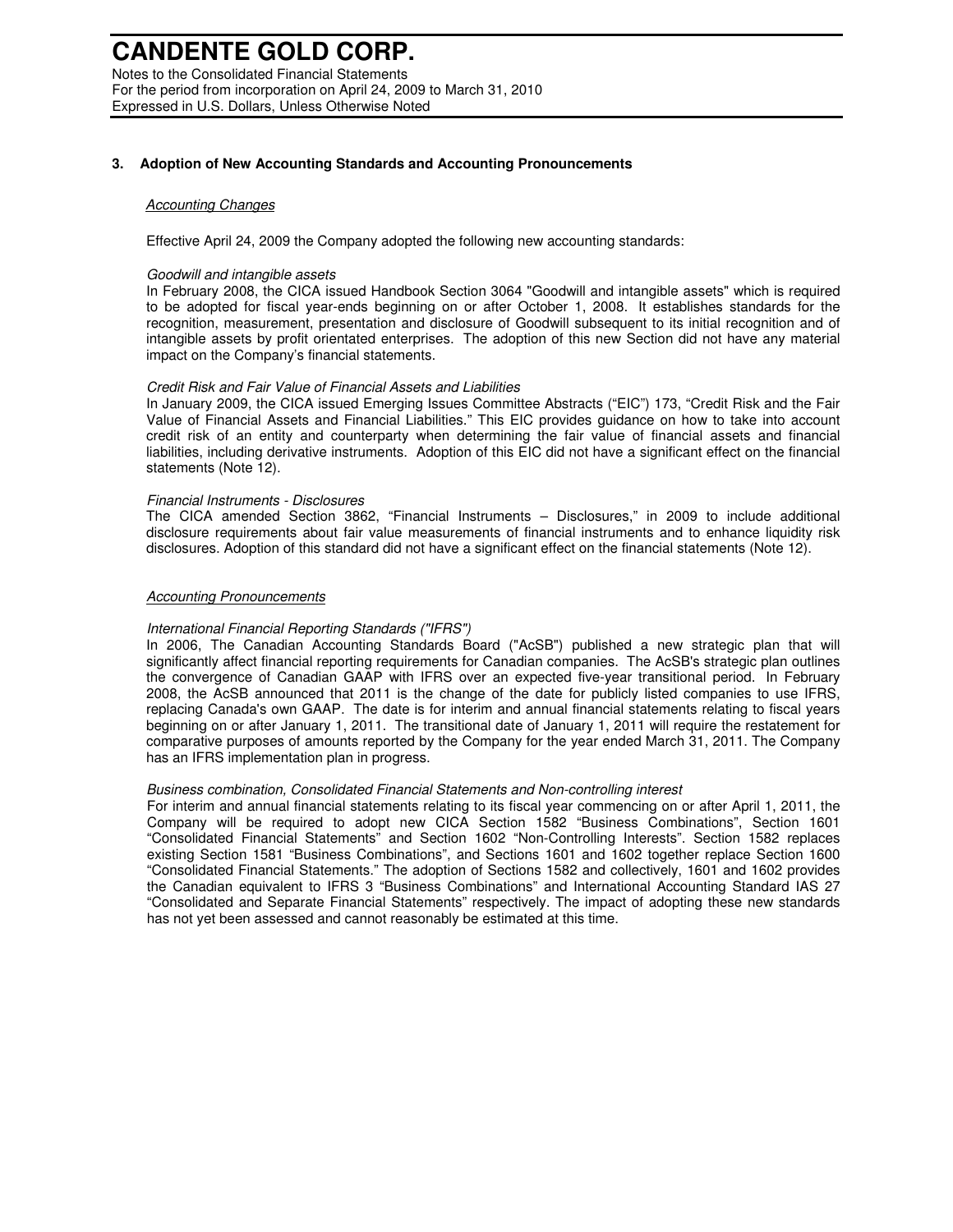Notes to the Consolidated Financial Statements For the period from incorporation on April 24, 2009 to March 31, 2010 Expressed in U.S. Dollars, Unless Otherwise Noted

### **4. Equipment**

|                       | Cost           | March 31, 2010<br>Accumulated<br>Amortization | Net Book Value |
|-----------------------|----------------|-----------------------------------------------|----------------|
| Computer equipment    | 9,063          | 2,384                                         | 6,679          |
| Furniture<br>Vehicles | 1,085<br>8,785 | 4,392                                         | 1,085<br>4,393 |
|                       | \$<br>18,933   | \$<br>6,776                                   | \$<br>12,157   |

### **5. Transfer of Gold-Silver Properties from Candente Copper**

On April 24, 2009, Candente Copper Corp. ("Candente Copper", formerly Candente Resource Corp.) and Canaco Resources Inc. ("Canaco") incorporated Candente Gold.

Candente Gold's focus is on exploration and development of precious metals projects in Latin America.

On April 30, 2009, Candente Copper and Canaco completed the transfer to Candente Gold of their respective 50% interests in Minera CCM, S.A. de C.V. ("CCM"), the Mexican company that holds an option on the El Oro gold property ("El Oro") in Mexico (the "Option"). As consideration for the transfer of the El Oro interests, Candente Gold issued 5 million common shares and a promissory note to each of Candente Copper and Canaco. Each promissory note has a principal amount of Cdn\$1,300,000 (\$1,239,157 at December 31, 2009), payable in cash or convertible into units of Candente Gold, based on the same terms and conditions as the private placement financing completed by Candente Gold in the quarter ended December 31, 2009. On December 31, 2009, Candente Copper converted its Cdn\$1,300,000 promissory note into 3,250,000 shares and 1,625,000 warrants of the Company. The warrants have an exercise price of Cdn\$0.60 per common share to January 4, 2012 (Note 10). Canaco advised the Company that it would not convert the note; the current repayment terms of the Canaco note are Cdn\$350,000 by June 30, 2010 and Cdn\$950,000 by April 30, 2011.

The Company recorded contributed surplus of \$52,046 in connection with the transfer of the el Oro Property, as follows:

| Assets acquired:     |             |
|----------------------|-------------|
| Cash                 | 22,247      |
| Accounts receivable  | 22,356      |
| Equipment, net       | 9,226       |
| Mineral properties   | 2,150,871   |
| Liabilities assumed: |             |
| Accounts payable     | (4,817)     |
| Consideration:       |             |
| Promissory notes     | (2,147,837) |
| Contributed surplus  | 52.046      |

In addition, Candente Copper transferred its Peruvian gold-silver properties (the "Properties") to Candente Gold in the quarter ending December 31, 2009 and on January 6, 2010 the Company issued 13,500,000 common shares (Note 8(b)) to Candente Copper in return for the transfer of the Properties. Other consideration for the exchange of the Properties included the granting by the Company of a copper net smelter return royalty to Candente Copper. In addition, Candente Gold agreed to issue to Candente Copper an additional 10,000,000 of its common shares once a minimum of US\$5 million has been spent cumulatively by Candente Gold on the Properties.

The Company accounted for consideration in respect of the 13,500,000 Candente Gold shares at a value of \$4,422,011, comprised of the Candente Copper carrying cost of \$4,663,251 less \$241,240 due in cash to Candente Copper in respect of annual license costs paid for the Properties in 2009 by Candente Copper.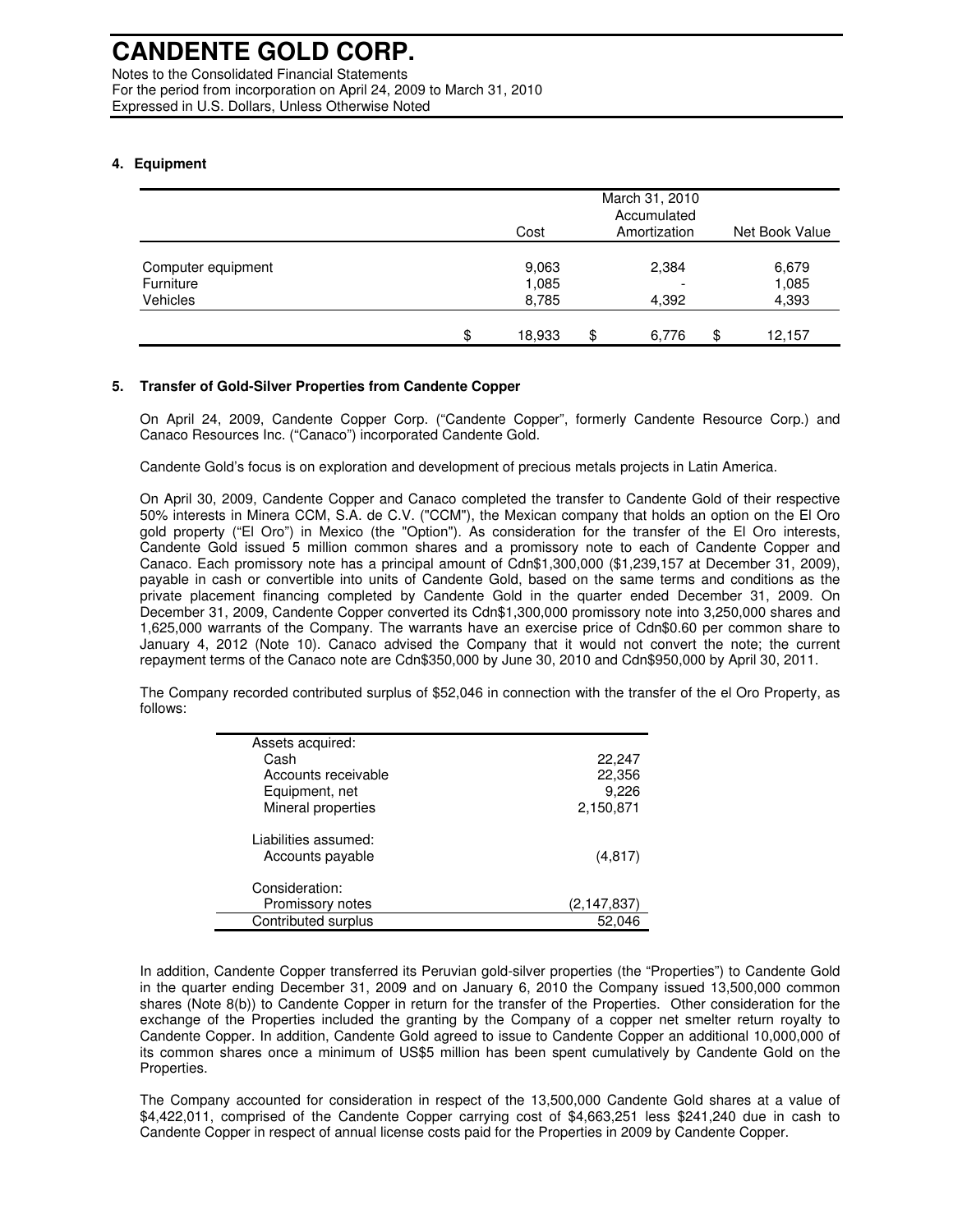Notes to the Consolidated Financial Statements For the period from incorporation on April 24, 2009 to March 31, 2010 Expressed in U.S. Dollars, Unless Otherwise Noted

#### **5. Transfer of Gold-Silver Properties from Candente Copper** (continued)

Pursuant to TSX policy, on January 6, 2010, the Company was deemed to have issued 872,890 Company warrants to warrant holders of Candente Copper on the basis of one Company warrant for every five warrants in Candente Copper. The 4,364,450 Candente Copper warrants (the "Copper Warrants") have exercises prices ranging from Cdn\$1.75 to Cdn\$2.00 and expire on June 26, 2010. The Company will receive 24.06% of the exercise price on the exercise of the Copper Warrants, based on a predetermined formula that considered the weighted average prices of Candente Copper and Candente Gold on the first five days of Candente Gold's trading on the TSX.

Pursuant to TSX policy, on January 6, 2010, the Company was deemed to have issued 1,638,350 Company options to option holders of Candente Copper on the basis of one Company option for every five options in Candente Copper. The 8,191,750 Candente Copper options (the "Copper Options") had exercise prices ranging from Cdn\$0.42 to Cdn\$1.40 and expiry dates from January 3, 2011 to November 24, 2014. A total of 474,600 of these options were forfeited before March 31, 2010. The Company will receive 24.06% of the exercise price on the exercise of the Copper Options , based on a predetermined formula that considered the weighted average prices of Candente Copper and Candente Gold on the first five days of Candente Gold's trading on the TSX.

#### **6. Mineral Properties**

At March 31, 2010, mineral properties were comprised of interests in mineral claims and mining concessions located in Mexico and Peru. These interests are held by the Company, or through option agreements under which the Company, directly or through a joint venture arrangement, has a right to acquire an interest in mineral properties.

Acquisition costs are capitalized. Exploration expenditures are charged to operations in the period they are incurred.

The following are the capitalized mineral property acquisition costs at March 31, 2010:

|                             | March 31,<br>2010 |
|-----------------------------|-------------------|
| El Oro<br>Acquisition costs | 2,245,033         |
| <b>Peruvian Properties</b>  |                   |
| Acquisition costs           | 4,663,251         |
|                             | 6,908,284         |

On April 30, 2009, the Company completed the transfer of the El Oro property from Candente Copper at a cost of \$2,150,871 (Note 5).

On May 5, 2006, CCM, Candente Copper and Canaco entered into a letter agreement (the "2006 Agreement") with Luismin, S.A. de C.V. ("Luismin") and Desarrollos Mineros San Luis, S.A. de C.V. ("Desarrollos"), subsidiaries of Goldcorp Inc., that provided CCM with an option (the "Option") to acquire up to a 70% undivided interest in El Oro, subject to a 40% back-in right, in 24 mining concessions located in Mexico. Certain exploration and mining concessions included in El Oro are subject to net smelter returns royalties. The Option is comprised of an option to initially acquire 50% of El Oro (the "First Option") and then a further 20% (the "Second Option"), and both the issue of shares and the completion of certain levels of exploration expenditures on El Oro are required to exercise the Option.

A total of \$1,000,000 in exploration expenditures were made on El Oro by November 30, 2007 by Candente Copper and Canaco, and on or before November 30, 2008 Candente Copper and Canaco issued to Luismin a total of 125,000 shares in each of their respective registered capital, all as required by the 2006 Agreement as part of the consideration for the exercise of the First Option.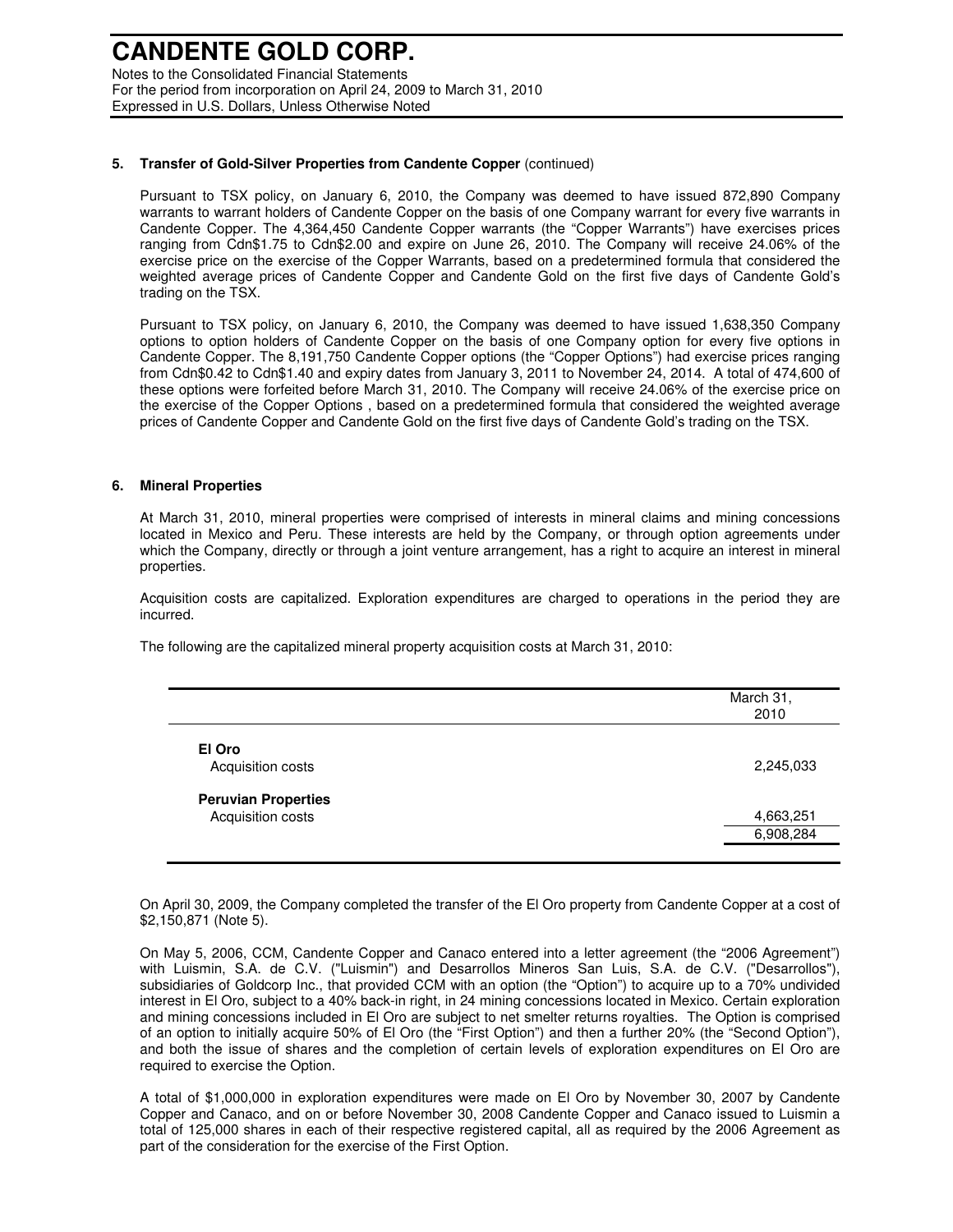Notes to the Consolidated Financial Statements For the period from incorporation on April 24, 2009 to March 31, 2010 Expressed in U.S. Dollars, Unless Otherwise Noted

#### **6. Mineral Properties** (continued)

In two separate letter agreements dated February 2, 2009 (the "February 2009 Agreement") and September 30, 2009 (the "September 2009 Agreement"), the parties agreed to certain amendments to the 2006 Agreement. The most significant change was the removal of the back-in right on the historic mining area which covers all known gold and silver bearing veins. In accordance with the terms of the 2006 Agreement, as amended, each of Candente Copper and Canaco committed to issue to Luismin 125,000 common shares in their respective share capital on or before November 30, 2009, and agreed that the Company would:

- Commit to issue to Luismin 250,000 Candente Gold shares on or before November 30, 2009 (completed) and 250,000 Candente Gold shares on or before May 30, 2010 (Note 17));
- Be required to issue to Luismin 250,000 Candente Gold shares on or before November 30, 2010 and 250,000 Candente Gold shares on or before November 30, 2011, in order to complete the required share consideration for the exercise of the First Option;
- Commit to exploration expenditures of an additional \$1,500,000 to be completed on or before May 30, 2010;
- Be required to make an additional \$2,500,000 in exploration expenditures on or before November 30, 2011 in order to complete the required expenditure consideration for the exercise of the First Option;
- Be required to issue to Luismin 500,000 Candente Gold shares on or before November 30, 2012 and 500,000 Candente Gold shares on or before November 30, 2013 in order to complete the required share consideration for the exercise of the Second Option; and
- Be required to make an additional \$2,500,000 in exploration expenditures on or before November 30, 2012 and an additional \$2,500,000 in exploration expenditures on or before November 30, 2013 in order to complete the required expenditure consideration for the exercise of the Second Option.

On November 30, 2009, the Company issued 250,000 common shares at a cost of Cdn\$100,000 (\$94,162) to Luismin (Note 8(b)).

During the quarter ended December 31, 2010, the Company completed the transfer of the Peruvian Properties at a cost of \$4,663,251 (Note 5).

#### **7. Related Party Transactions**

During the period ended March 31, 2010, a total of \$201,085 for geological consulting services rendered was paid or accrued to officers or directors or to private companies associated with directors and officers of the Company. These amounts are included as a component of exploration costs.

During the period ended March 31, 2010, a total of \$94,619 was paid as salaries to various officers of the Company and \$47,535 was paid or accrued to private companies associated with officers and directors of the Company for management services rendered. These amounts are included in general and administrative expenses.

Included in accounts receivable at March 31, 2010 is \$10,842 owed to the Company by certain officers for expense advances. Included in accounts payable and accrued liabilities at March 31, 2010 is \$41,869 owed by the Company to certain officers and directors of the Company for services rendered, reimbursement of expenses and directors' fees.

The above transactions have been recorded at the exchange amounts agreed to by the related parties. Amounts due to related parties are considered by the Company to be accounts payable and are unsecured and noninterest bearing.

At March 31, 2010, a director and officer of the Company served as a director and officer of Candente Copper and three of the Company's officers served as officers of Candente Copper (Note 5). During the period ended March 31, 2010, the Company and Candente Copper shared certain office and administrative expenses and Candente Copper made certain payments on behalf of the Company. As of March 31, 2010, a total of \$66,722 was due from the Company to Candente Copper for reimbursement of shared general and administrative expenses.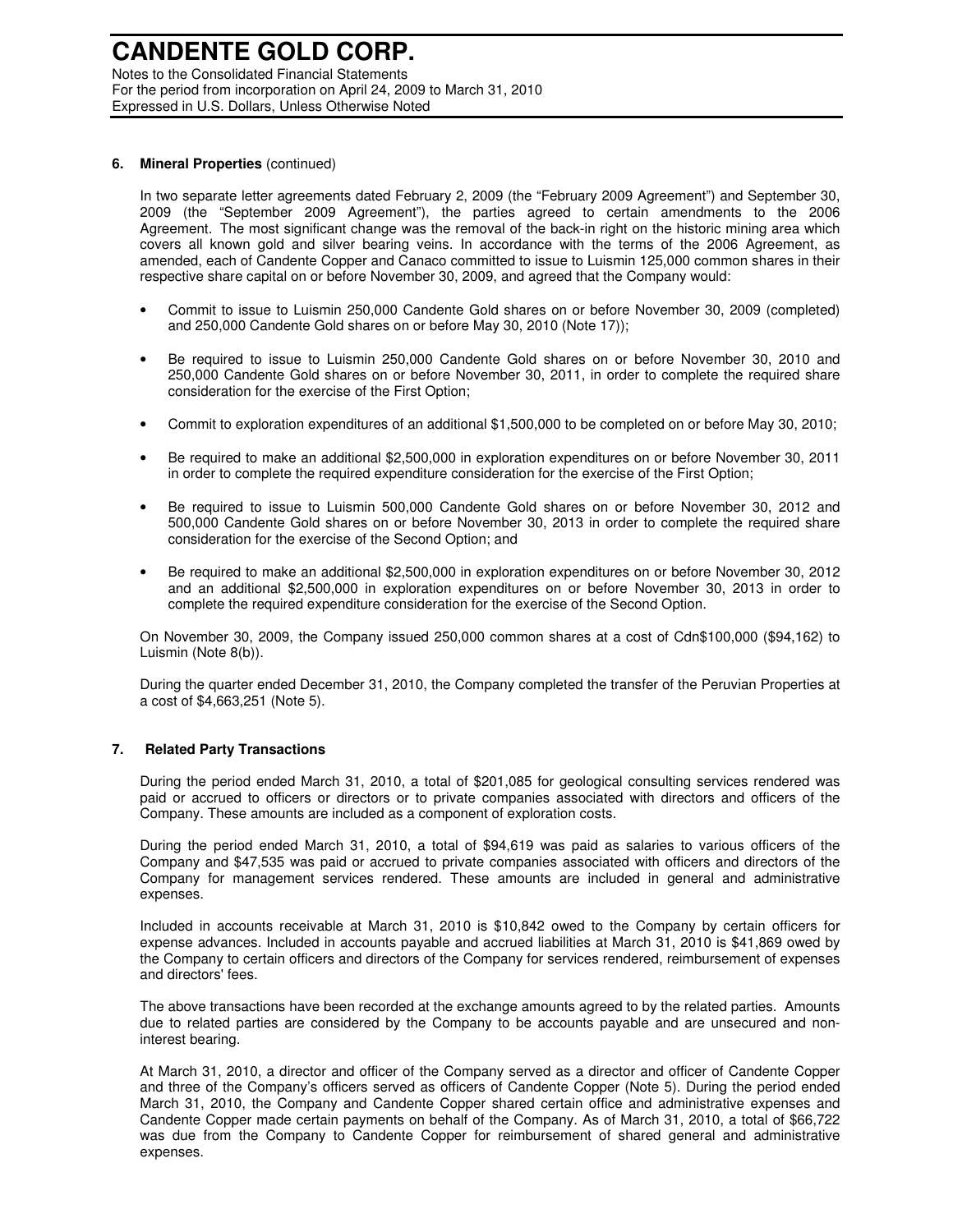#### **8. Share Capital**

a) Authorized: An unlimited number of Common Shares and an unlimited number of Preferred Shares, all without par value.

#### b) Issued and Outstanding:

|                                                                                                                    | Number of<br><b>Common Shares</b> | Amount                 |
|--------------------------------------------------------------------------------------------------------------------|-----------------------------------|------------------------|
| Balance at April 24, 2009                                                                                          |                                   |                        |
| Issue of shares – private placement, net of issue costs<br>Issued for mineral property acquisition (Notes 5 and 6) | 22,570,327<br>23,750,000          | 6,585,655<br>4,516,173 |
| Issued on conversion of promissory note (Note 5)<br>Issued on exercise of stock options                            | 3,250,000<br>8,000                | 1,239,157<br>3,911     |
| Balance at March 31, 2010                                                                                          | 49,578,327                        | 12,344,896             |

During the quarter ended December 31, 2009, the Company completed a private placement (the "Private Placement") for gross proceeds of \$8,508,378 (Cdn\$9,028,130) from the sale of units ("Units") consisting of one Company common share and one half-warrant ("Warrants). Pursuant to the Private Placement, the Company issued a total of 22,570,327 common shares and certificates representing 11,285,162 Warrants. Each full Warrant is exercisable at a price of Cdn\$0.60 per common share until January 4, 2012. The Warrants issued were valued by the Company at \$1,624,195. The Company also paid to the agents assisting in the Private Placement a total of \$298,528 (Cdn\$313,186) in cash commissions and issued to the Agents 735,345 warrants ("Agents' Warrants"). The cash commissions and Agents' Warrants equal 6.5% of the aggregate number of Units sold by the agents pursuant to the Private Placement. Each of the Agents' Warrants is exercisable for a period of 24 months to purchase one additional common share of the Company at a price of Cdn\$0.60 per share. The Agents' Warrants issued as finders' fees were valued by the Company at \$105,834.

#### **9. Stock Options**

The Company has a stock-based compensation plan (the "Plan") that allows for the issuance of options up to a maximum of 15% of the Company's issued and outstanding common shares at any given time. At March 31, 2010, the Company had options outstanding to purchase a total of 3,938,250 of its common shares, and was entitled to issue options to purchase 3,598,498 additional common shares under the Plan.

The purpose of the Plan is to attract, retain and motivate directors, officers, key employees and consultants of the Company and to advance the interests of the Company by providing eligible persons with the opportunity to acquire an increased proprietary interest in the Company. Under the Plan, the grant of all stock options, and vesting provisions, if any, are at the discretion of the Company's board of directors. The term of any stock option granted may not exceed ten years and the exercise price may not be lower than the closing price of the Company's shares on the last trading day immediately preceding the date of grant. In general, stock options granted under the Plan have a term of five years with vesting provisions over a twelve month period.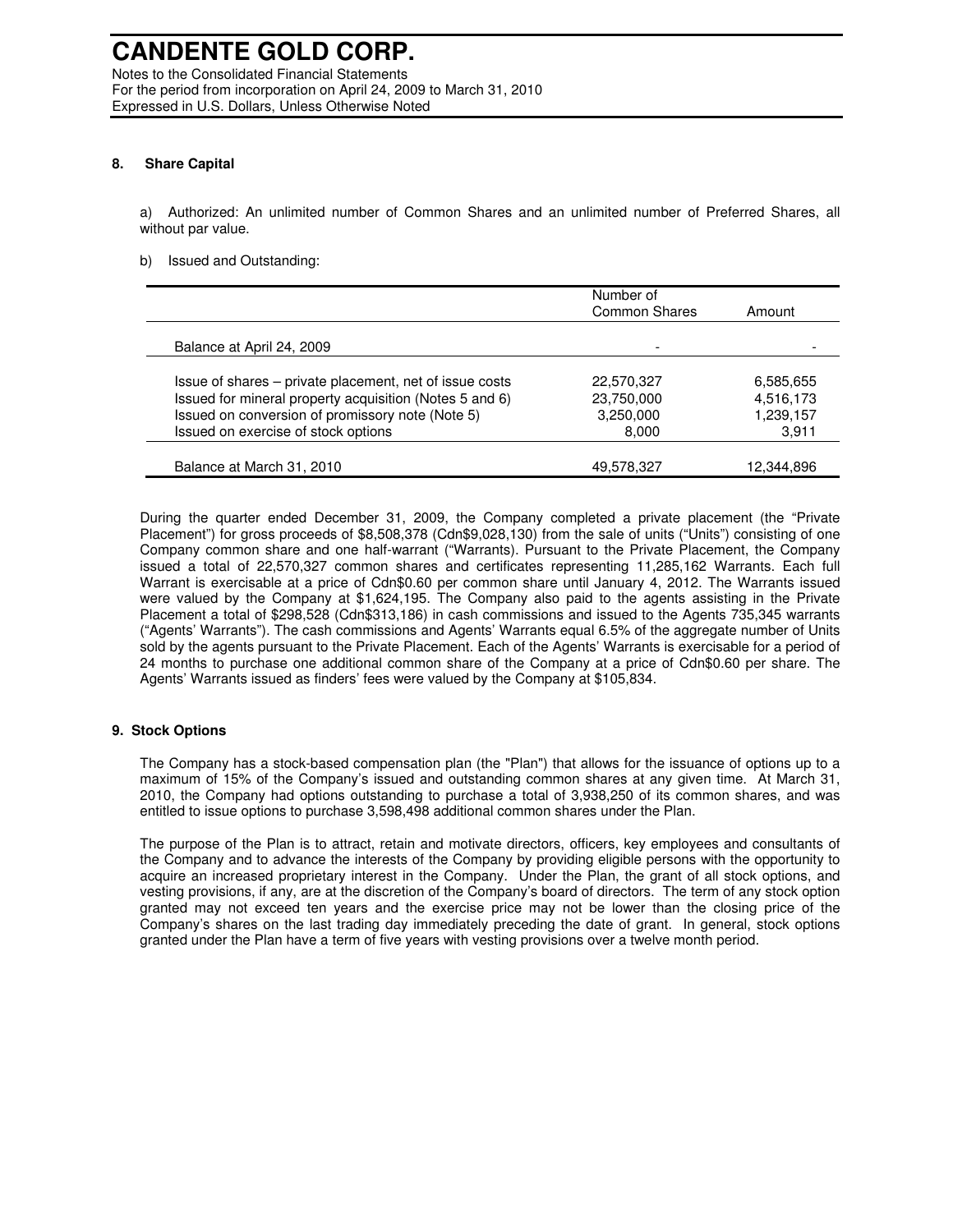Notes to the Consolidated Financial Statements For the period from incorporation on April 24, 2009 to March 31, 2010 Expressed in U.S. Dollars, Unless Otherwise Noted

#### **9. Stock Options** (continued)

A continuity summary of the stock options granted under the Plan is presented below:

|                                                                                |               | From April 24, 2009 to |
|--------------------------------------------------------------------------------|---------------|------------------------|
|                                                                                |               | March 31, 2010         |
|                                                                                |               | Weighted-              |
|                                                                                | Number of     | Average                |
|                                                                                | Common        | <b>Exercise Price</b>  |
|                                                                                | <b>Shares</b> | (CAD\$/Share)          |
|                                                                                |               |                        |
| Balance, beginning of period                                                   |               |                        |
| Granted                                                                        | 2,782,500     | \$0.64                 |
| Granted on transfer of gold-silver properties from Candente Copper<br>(Note 5) | 1,638,350     | 0.88 <sup>1</sup>      |
| Exercised                                                                      | (8,000)       | 0.42 <sup>1</sup>      |
| Forfeited                                                                      | (474, 600)    | 1.47 <sup>1</sup>      |
|                                                                                |               |                        |
| Balance, end of period                                                         | 3,938,250     | \$0.64                 |

<sup>1</sup> Actual weighted average prices of the Candente Options. The Company will receive or has received 24.06% of the exercise proceeds from these options, based on a predetermined formula that considered the weighted average prices of Candente Copper and Candente Gold on the first five days of Candente Gold's trading on the TSX.

A summary of stock options outstanding and exercisable at March 31, 2010 is presented below:

|                   | <b>Stock Options Outstanding</b> |                       |                  | <b>Stock Options Exercisable</b> |                       |
|-------------------|----------------------------------|-----------------------|------------------|----------------------------------|-----------------------|
|                   |                                  |                       | Weighted-        |                                  |                       |
|                   | <b>Stock Options</b>             | Weighted-             | Average          | <b>Stock Options</b>             | Weighted-             |
| Range of Exercise | Outstanding                      | Average               | Remaining        | Exercisable                      | Average               |
| Prices per Share  | to Purchase                      | <b>Exercise Price</b> | Contractual Life | to Purchase                      | <b>Exercise Price</b> |
| (Cdn\$)           | <b>Common Shares</b>             | (Cdn\$/Share)         | (Years)          | <b>Common Shares</b>             | (Cdn\$/Share)         |
|                   |                                  |                       |                  |                                  |                       |
| \$0.33 to \$0.48  | 659,000                          | \$0.42                | 4.40             | 659,000                          | \$0.42                |
| \$0.64 to \$0.85  | 3,157,750                        | \$0.65                | 4.58             | 1,070,875                        | \$0.68                |
| \$1.40 to \$1.80  | 121,500                          | \$1.43                | 2.22             | 121,500                          | \$1.43                |
|                   | 3,938,250                        | \$0.64                | 4.39             | 1,851,375                        | \$0.64                |

Pursuant to Toronto Stock Exchange ("TSX") policy, on January 6, 2010 the Company was deemed to have issued 1,638,350 Company options to option holders of Candente Copper on the basis of one Company option for every five options in Candente Copper. The 8,191,750 Copper Options have exercise prices ranging from Cdn\$0.42 to Cdn\$1.40 and expiry dates from January 3, 2011 to November 24, 2014. The Company will receive 24.06% of the exercise price on the exercise of the Copper Options.

Stock options outstanding expire between January 2011 and February 2015.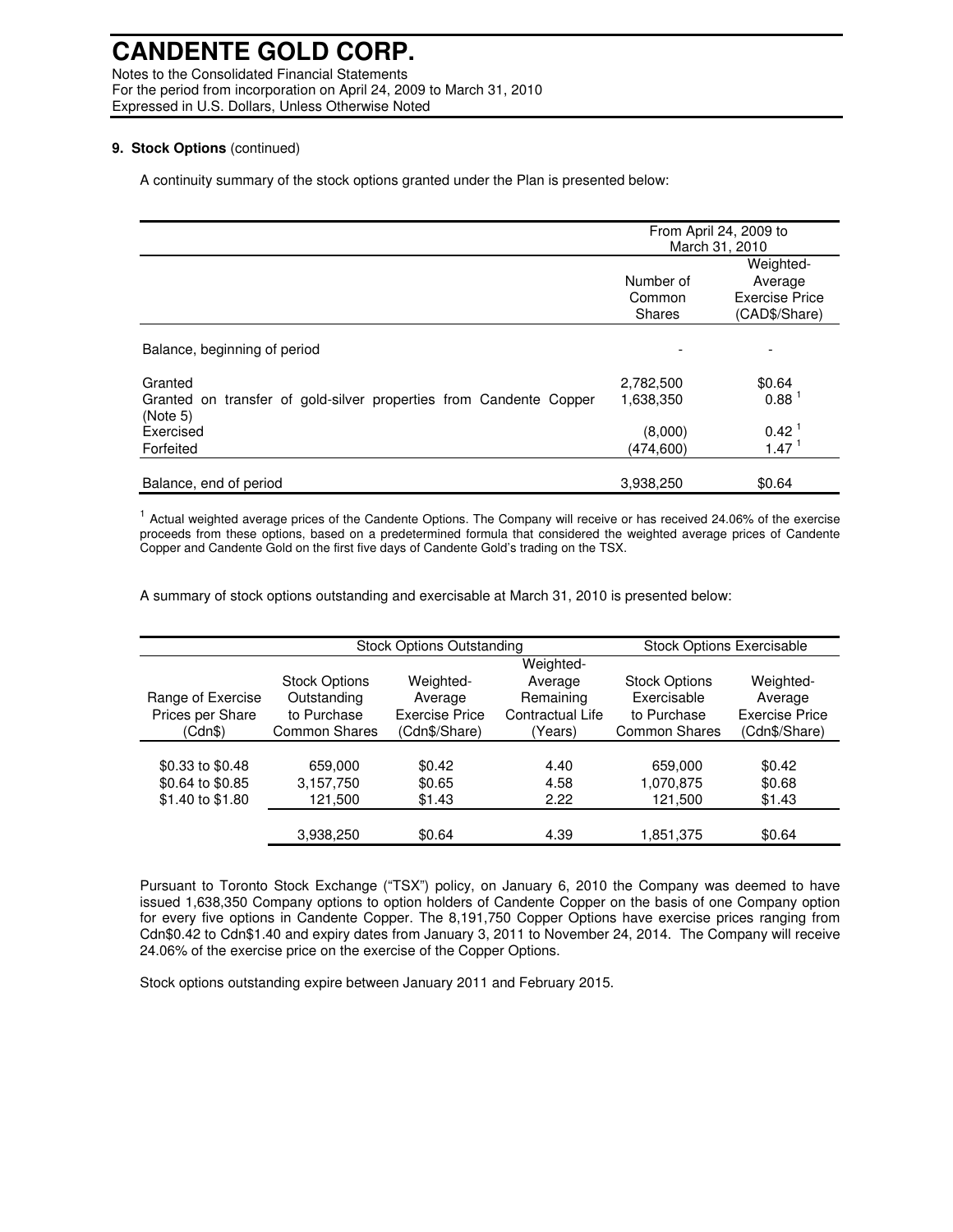Notes to the Consolidated Financial Statements For the period from incorporation on April 24, 2009 to March 31, 2010 Expressed in U.S. Dollars, Unless Otherwise Noted

#### **9. Stock Options** (continued)

The fair value-based method of accounting is applied to stock options granted to employees, including directors, and non-employees. The fair value of each option granted is estimated on the date of grant using the Black-Scholes option pricing model with the following weighted-average assumptions:

|                                 | From April 24, 2009 to<br>March 31, 2010 |
|---------------------------------|------------------------------------------|
|                                 |                                          |
| Risk-free interest rate         | 2.52%                                    |
| Expected stock price volatility | 90%                                      |
| Expected life                   | 5 years                                  |
| Expected dividend yield         |                                          |
| Weighted-average fair value per |                                          |
| share under options granted     | \$0.63                                   |

#### **10. Share Purchase Warrants**

In addition to the 11,285,162 Warrants and Agents' Warrants referred to in Note 8(b), on December 31, 2009, the Company issued 1,625,000 warrants ("Copper Warrants") to Candente Copper pursuant to the conversion of a promissory note. The Copper Warrants have an exercise price of Cdn\$0.60 per common share to January 4, 2012.

Pursuant to TSX policy, on January 6, 2010 the Company was deemed to have issued 872,890 Company warrants to warrant holders of Candente Copper on the basis of one Company warrant for every five warrants in Candente Copper. The 4,364,450 Copper Warrants have exercise prices ranging from Cdn\$1.75 to Cdn\$2.00 and expire on June 26, 2010. The Company will receive 24.06% of the exercise price on the exercise of the Copper Warrants.

A summary of the warrants outstanding at March 31, 2010 and April 24, 2009 and the changes for the periods ending on those dates is presented below:

|                                                                        | From April 24, 2009 to<br>March 31, 2010 |                                                |
|------------------------------------------------------------------------|------------------------------------------|------------------------------------------------|
|                                                                        | Outstanding<br>warrants                  | Weighted<br>average<br>exercise price<br>Cdn\$ |
| Outstanding – start of period                                          |                                          | $\overline{\phantom{0}}$                       |
| Granted<br>Granted on transfer of gold-silver properties from Candente | 13,645,507                               | 0.60<br>$1.98-1$                               |
| Copper (Note 5)                                                        | 872,890                                  |                                                |
| Exercised                                                              |                                          |                                                |
| Outstanding – end of period                                            | 14,518,397                               | 0.68                                           |
| Exercisable                                                            | 14,518,397                               | 0.68                                           |

<sup>1</sup> Actual weighted average prices of the Candente Warrants. The Company will receive 24.06% of the exercise proceeds from these warrants, based on a predetermined formula that considered the weighted average prices of Candente Copper and Candente Gold on the first five days of Candente Gold's trading on the TSX.

The fair value-based method of accounting is applied to the issuance of share purchase warrants on the date of issuance using the Black-Scholes model. The weighted-average fair value of the warrants issued in the period ended March 31, 2010 is Cdn\$0.15 calculated using the following weighted-average assumptions: 1.47% riskfree interest rate; expected stock price volatility of 90%; expected life of 2 years; and no expected dividend yield.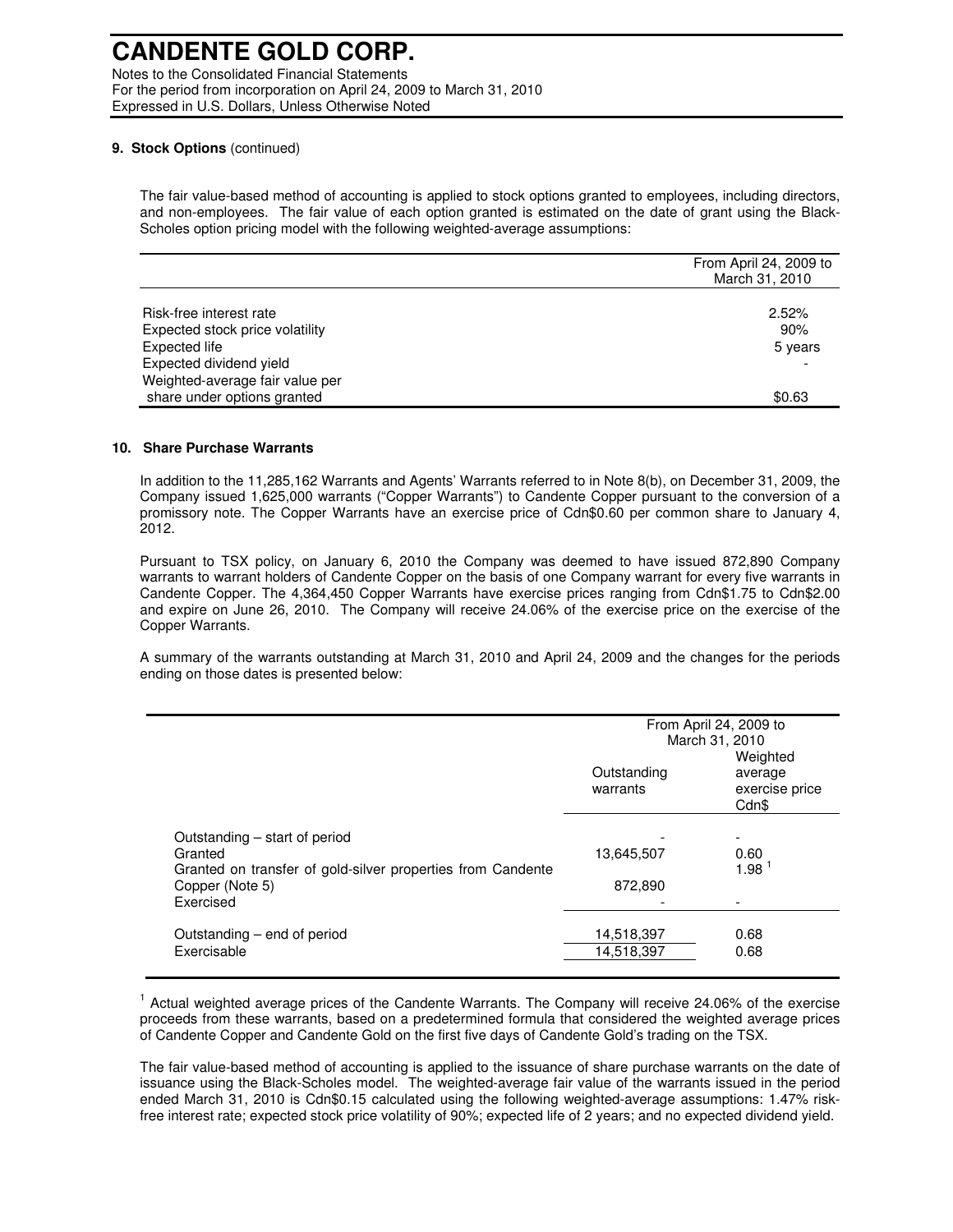Notes to the Consolidated Financial Statements For the period from incorporation on April 24, 2009 to March 31, 2010 Expressed in U.S. Dollars, Unless Otherwise Noted

#### **11. Contributed Surplus**

A continuity summary of contributed surplus is presented below:

|                                                                                                                                                                                                               | From April 24,<br>2009 to March 31,<br>2010 |
|---------------------------------------------------------------------------------------------------------------------------------------------------------------------------------------------------------------|---------------------------------------------|
| Balance, beginning of period                                                                                                                                                                                  | \$                                          |
| Stock-based compensation as a result of stock options vested<br>Stock-based compensation as a result of share purchase warrants issued<br>Contributed surplus in association with transfer of El Oro (Note 5) | 404,244<br>1,624,195<br>52,046              |
| Balance, end of period                                                                                                                                                                                        | \$<br>2,080,485                             |

### **12. Accounting for Financial Instruments**

#### **Fair Values**

The Company's financial instruments include cash and cash equivalents, amounts receivable, accounts payable and accrued liabilities and a promissory note payable. Financial instruments are initially recognized at fair value with subsequent measurement depending on classification as described below. Classification of financial instruments depends on the purpose for which the financial instruments were acquired or issued, their characteristics, and the Company's designation of such instruments.

The following table provides a comparison of carrying and fair values of each classification of financial instrument as at March 31, 2010:

|                                     | Loans and<br>receivables<br>\$ | Available for<br>sale<br>\$ | Held for trading<br>\$ | Other financial<br>liabilities<br>\$ | Total fair value<br>\$ |
|-------------------------------------|--------------------------------|-----------------------------|------------------------|--------------------------------------|------------------------|
| Cash and cash<br>equivalents        |                                | $\overline{\phantom{a}}$    | 6,944,999              |                                      | 6,944,999              |
| Amounts<br>receivable               | 101,323                        | ٠                           | -                      |                                      | 101,323                |
| Accounts<br>&<br>payable<br>accrued |                                |                             |                        |                                      |                        |
| liabilities                         |                                | $\overline{\phantom{0}}$    |                        | 206,828                              | 206,828                |
| Promissory note<br>payable          |                                | $\overline{\phantom{a}}$    |                        | 1,275,510                            | 1,275,510              |

The Company has made the following classifications for its financial instruments:

Cash and cash equivalents are classified as "Assets held for trading" and are measured at fair value at the end of each period with any resulting gains or losses recognized in operations. Accounts receivable are classified as "Receivables and loans" and are recorded at amortized cost using the effective interest rate method, which upon their initial measurement is equal to their fair value. Subsequent measurement of receivables is at amortized cost, which usually corresponds to the amount initially recorded less any recoverability allowance. Accounts payable and accrued liabilities and the promissory note payable are classified as "Other financial liabilities" and are measured at amortized cost using the effective interest rate method.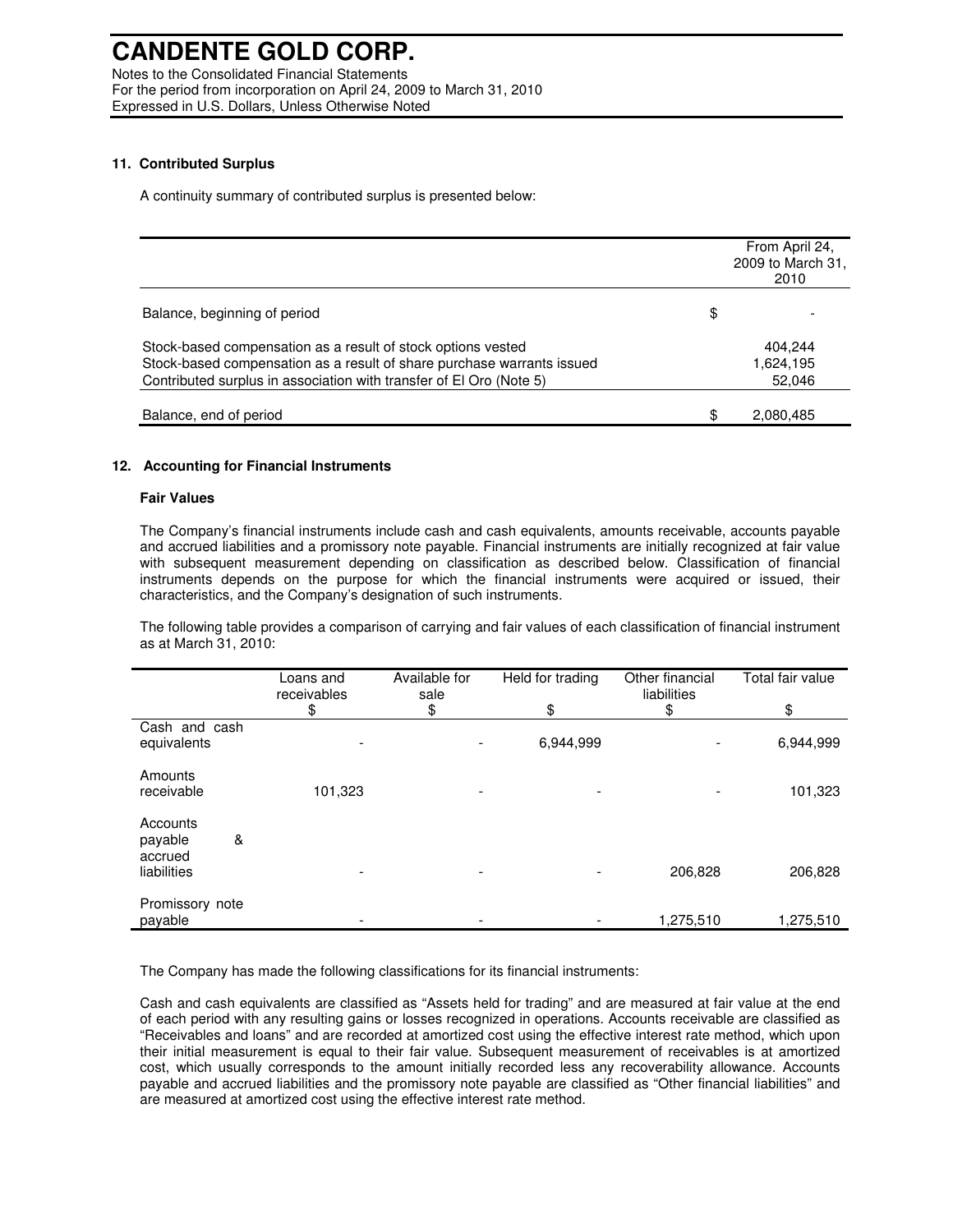Notes to the Consolidated Financial Statements For the period from incorporation on April 24, 2009 to March 31, 2010 Expressed in U.S. Dollars, Unless Otherwise Noted

#### **12. Accounting for Financial Instruments** (continued)

During 2009, CICA Handbook Section 3862, Financial Instruments – Disclosures, was amended to require disclosures about the inputs to fair value measurements, including their classification within a hierarchy that prioritizes the inputs to fair value measurement. The three levels of the fair value hierarchy are:

- Level 1 Unadjusted quoted prices in active markets for identical assets and liabilities;
- Level 2 Inputs other than quoted prices that are observable for the asset or liability directly or indirectly and
- Level 3 Inputs that are not based on observable market data.

At March 31, 2010, the Company's financial instruments which are measured at fair value on a recurring basis were cash and cash equivalents. These financial instruments were classified as "level 1" instruments.

### **Credit Risk**

Financial instruments that potentially subject the Company to credit risk consist of cash and cash equivalents and amounts receivable. Cash deposits are maintained with financial institutions of reputable credit in Canada, Peru and Mexico and are redeemable on demand. Most of the Company's cash and cash equivalents are held in Canada and invested in low-risk liquid instruments such as Guaranteed Investment Certificates ("GIC") issued by British Columbia Credit Unions. The GICs are insured on a no-limit basis under the Credit Union Deposit Insurance Corporation. The carrying amount of financial assets recorded in the financial statements, net of any allowances for losses, represents the Company's maximum exposure to credit risk.

### **Liquidity Risk**

Liquidity risk is the risk that the Company will not be able to meet its financial obligations as they fall due. The Company's approach to managing liquidity is to ensure it will have sufficient liquidity to meet liabilities when due. To the extent the Company does not believe it has sufficient liquidity to meet obligations, it will consider securing additional equity funding, or will engage in negotiations to extend terms with creditors. The Company manages liquidity by continuously monitoring and forecasting cash flows. As at March 31, 2010, the Company's liabilities were comprised of accounts payable and accrued liabilities all due with maturities of less than one year and a promissory note due on demand.

#### **Foreign Exchange Risk**

The Company faces certain foreign risk as its general and administrative expenses and deferred exploration expenses are incurred either in Canadian dollars, Mexican pesos or Peru soles, and these countries' currencies may appreciate or depreciate against the US dollar, the Company's reporting currency. It also has exposure risk with respect to amounts due for property maintenance payments, as these amounts are owed in currencies other than the US dollar. The Company's major source of cash proceeds is from the issuance of shares and traditionally these funds are received in Canadian dollars. The Company has chosen not to actively manage its foreign exchange risk. Notwithstanding, the Company continuously monitors this exposure to determine if any mitigation strategies become necessary. As at March 31, 2010, with other variables unchanged, a \$0.01 strengthening (weakening) of the Canadian dollar against the US dollar would have a \$57,509 effect on net loss. There would be no effect on other comprehensive loss.

#### **Interest Rate Risk**

Included in the results of operation of the Company is interest income earned on Canadian Dollar cash deposits. Interest income is not material to the Company. The Company has no outstanding debt subject to interest. Accordingly the Company's opinion is that there currently is no interest rate risk for the Company.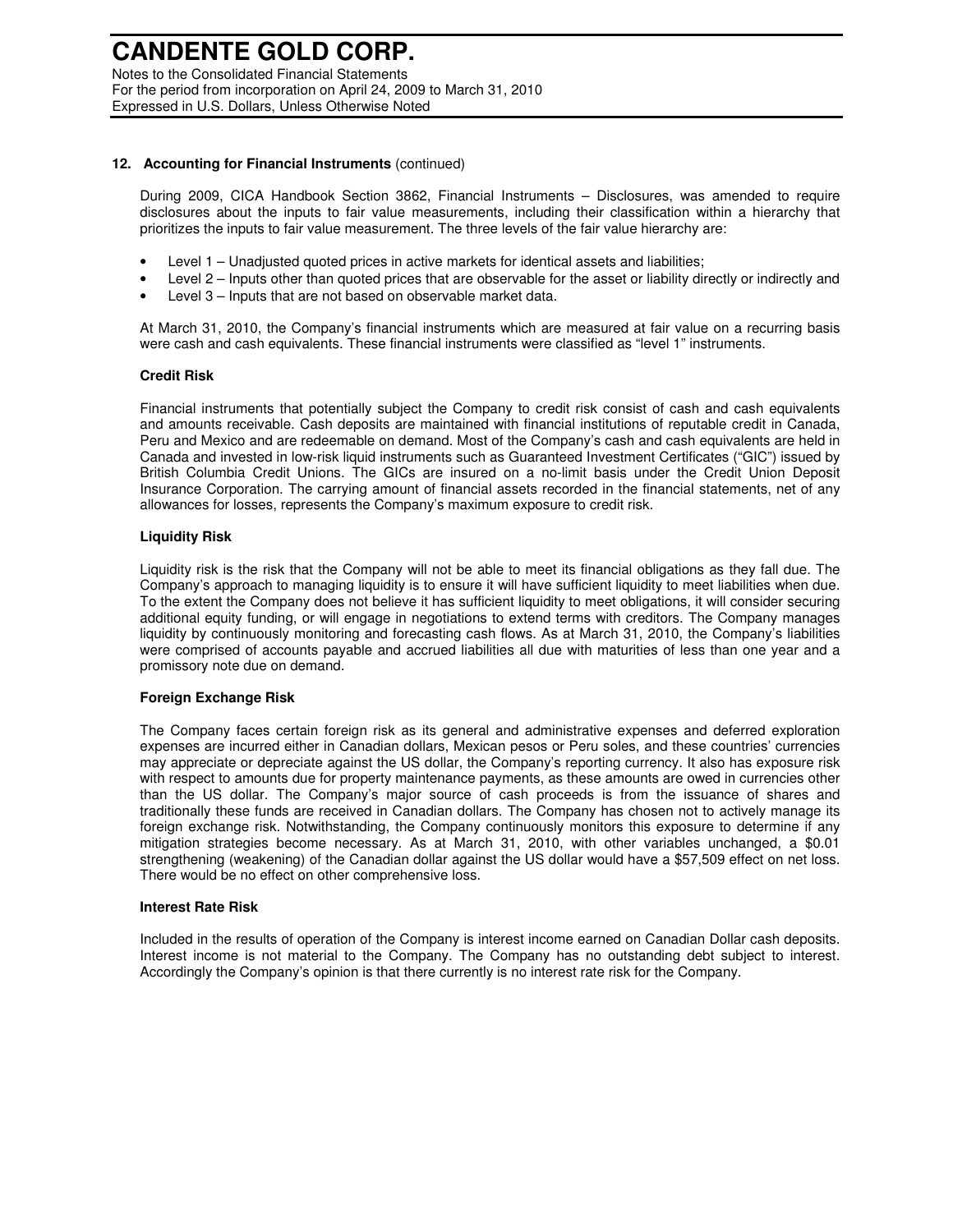Notes to the Consolidated Financial Statements For the period from incorporation on April 24, 2009 to March 31, 2010 Expressed in U.S. Dollars, Unless Otherwise Noted

#### **13. Capital Risk Management**

The Company manages as capital its share capital, cash and cash equivalents, accounts payable and accrued liabilities and to a lesser extent contributed surplus. The Company's objectives when managing capital are to safeguard its ability to continue as a going concern, so that it can continue to acquire and explore mineral interests. The Company funds operations and exploration activities from the issuance of shares generally through private placements. On occasion, the Company issues shares to make property payments. The Company also issues stock options to incentivize directors, employees, officers and consultants.

The Company prepares an annual budget for exploration and operations, and initiates equity offerings or pursues strategic partnerships to ensure it is appropriately funded. The Company attempts to take advantage of favourable equity market conditions to reduce the cost and dilutive effect of equity. If market conditions are not favourable, the Company will extend, delay or cancel exploration programs and reduce discretionary spending.

Surplus cash is invested in low-risk liquid instruments such as secured GICs. There were no changes to the Company's approach to capital management during the year ended March 31, 2010. The Company is not subject to externally imposed capital requirements.

#### **14. Income Taxes**

A reconciliation of income taxes at combined statutory rates with the reported taxes and is presented below:

|                                                | From April 24,<br>2009 to March<br>31, 2010 |
|------------------------------------------------|---------------------------------------------|
| Loss for the year                              | \$<br>(1,623,543)                           |
| Income tax recovery at combined basic tax rate |                                             |
|                                                | 487,063                                     |
| Effect of change in valuation allowance        | (329, 475)                                  |
| Effect of non-deductible items                 | (155, 958)                                  |
| Other                                          | (1,630)                                     |
| Income tax recovery                            | \$                                          |

The significant tax effects of temporary differences resulting in future income tax assets are presented below:

|                                                                    | March 31,<br>2010                 |
|--------------------------------------------------------------------|-----------------------------------|
| Future income tax assets:                                          |                                   |
| Non-capital loss carry-forwards<br>Mineral properties<br>Equipment | \$<br>336,478<br>1,393,094<br>650 |
| Share issue costs                                                  | 99,894                            |
| Valuation allowance                                                | 1,830,117<br>(1,830,117)          |
| Future income tax assets                                           | \$                                |

At March 31, 2010, the Company had non-capital loss carry-forwards of approximately \$1.1 million and had resource related amounts available, subject to certain restrictions, for deduction against future taxable income in Canada. These losses, if not utilized, will expire annually and are available for use up to the 2029 taxation year.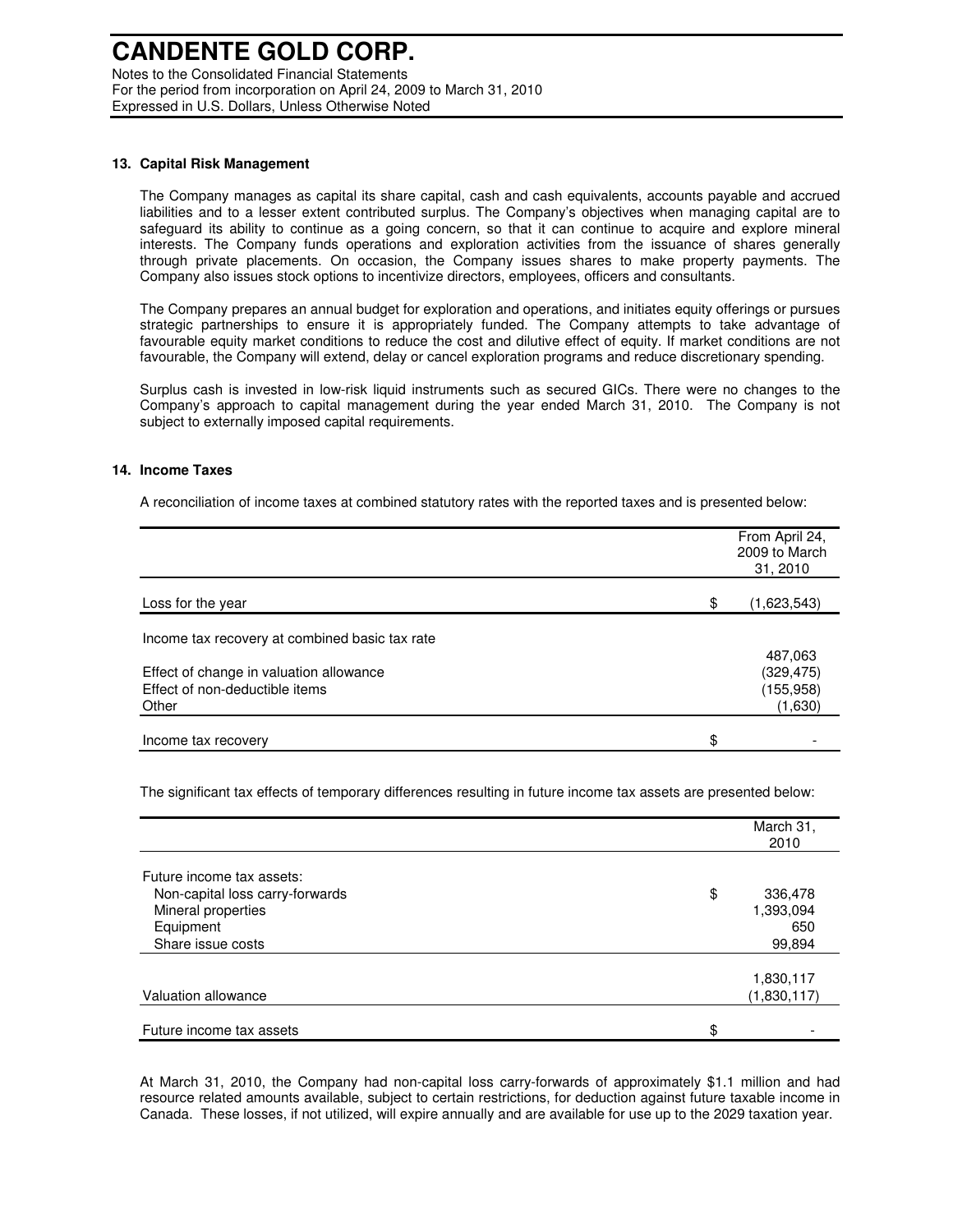Notes to the Consolidated Financial Statements For the period from incorporation on April 24, 2009 to March 31, 2010 Expressed in U.S. Dollars, Unless Otherwise Noted

#### **14. Income Taxes (continued)**

The Company also had net operating loss carry-forwards for tax purposes of approximately \$24,000 and resource related amounts totaling approximately \$4.6million available, subject to certain restrictions, for deduction against future taxable income in Peru.

The Company also had net operating loss carry-forwards for tax purposes of approximately \$463,000, subject to certain restrictions, for deduction against future taxable income in Mexico.

Management believes that sufficient uncertainty exists regarding the realization of certain future income tax assets and that a valuation allowance is required.

#### **15. Segmented Information**

|               | March 31, 2010   |  |
|---------------|------------------|--|
| Total assets: |                  |  |
| Canada        | \$<br>7,360,481  |  |
| Peru          | 4,671,883        |  |
| Mexico        | 2,251,812        |  |
|               | 14,284,176<br>\$ |  |

### **16. Supplementary Cash Flow Information**

|                                            | From April 24,<br>2009 to March<br>31, 2010 |
|--------------------------------------------|---------------------------------------------|
| Cash received during the year for interest | \$<br>12,005                                |

Cash and cash equivalents consist of:

|                          |    | March 31, 2010       |  |
|--------------------------|----|----------------------|--|
| Cash<br>Cash equivalents | \$ | 162,122<br>6,782,877 |  |
|                          | S  | 6,944,999            |  |

At March 31, 2010, cash equivalents consist solely of Guaranteed Investment Certificates ("GIC") issued by British Columbia Credit Unions. The GICs are insured on a no-limit basis by the Credit Union Deposit Insurance Corporation and can be converted into cash at anytime at the option of the Company.

The significant non-cash transactions during the period ended March 31, 2010 were:

- a) As consideration for the transfer of El Oro and other assets and liabilities assumed, the Company issued 10,000,000 shares at cost of \$nil and issued two promissory notes valued at \$2,147,837.
- b) As consideration for the transfer of the Peruvian Properties, the Company issued 13,500,000 shares valued at \$4,422,011.